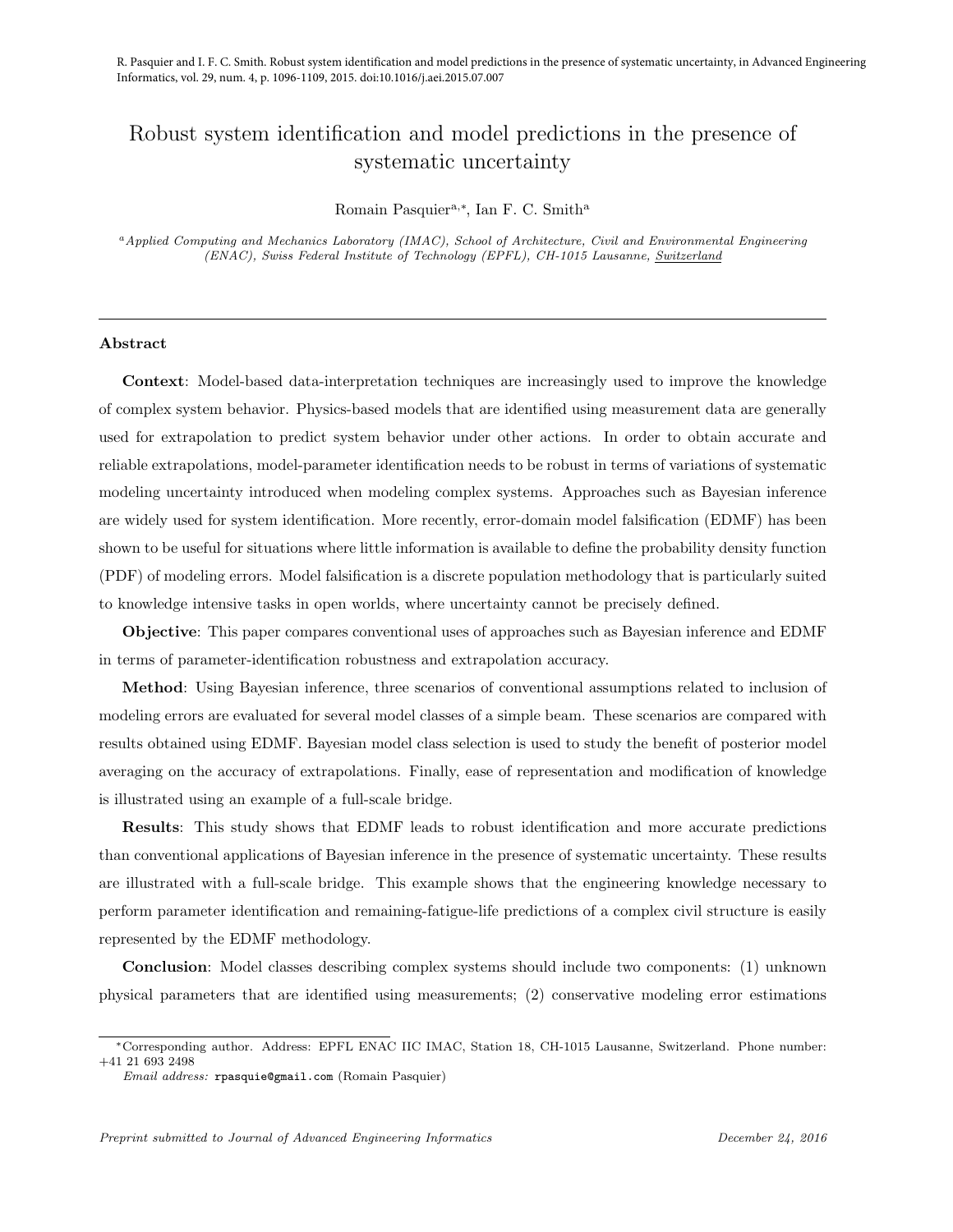that cannot be represented only as uncertainties related to physical parameters. In order to obtain accurate predictions, both components need to be included in the model-class definition. This study indicates that Bayesian model class selection may lead to over-confidence in certain model classes, resulting in biased extrapolation.

Keywords: systematic error, extrapolation, modeling uncertainties, Bayesian inference, model falsification, model class selection.

## 1. Introduction

System identification involves taking advantage of measurement data to improve the understanding of system behavior. In order to achieve this task, physics-based models can be employed to help interpret measurement data. Such models are used to predict system behavior at unmeasured locations and for other actions. For example, vibration data from a bridge may be used to infer uncertain physical parameter values such as stiffness values that are then used to predict fatigue lives.

Parameter identification and predictions are sensitive to systematic modeling errors that are induced by idealizations of real systems. Systematic errors arise due to simplifications and omissions in the modeling process and usually reflect spatially interdependency between measurement locations. This type of error is called model inadequacy in [26], model bias in [2], model discrepancy in [10] and modeling error in [20]. The last designation is used in this paper.

In complex systems, data interpretation is ambiguous: multiple models are able to represent measured behavior. Techniques such as residual minimization, maximum likelihood estimates and maximum a-posteriori estimates should be avoided when systematic errors are present in the model, since they lead to the identification of a single optimal model that is intrinsically imperfect due to parameter-value compensation [2, 3, 20, 31].

Techniques such as probabilistic Bayesian inference are able to accommodate populations of solutions. Bayesian inference determines the full posterior distribution of the uncertain parameter values by the construction of a likelihood function describing the probability of observations given a set of parameter values. In this way, this approach identifies model parameter values that are compatible with the measurement data and all these values are then used to predict system behavior.

Underestimating modeling uncertainty (i.e. either mean value or variance) during data interpretation may lead to biased parameter identification and thus to inaccurate predictions. Moreover, the convergence of the parameter values to the true values may become even more biased as the number of measurements increases [10, 20]. Nevertheless, it is possible to identify biased parameter values and still obtain accurate predictions when predicting inside the domain of experimentation. This type of prediction is called interpolation [24]. However, learning the correct values of physical parameters is important for the understanding of the true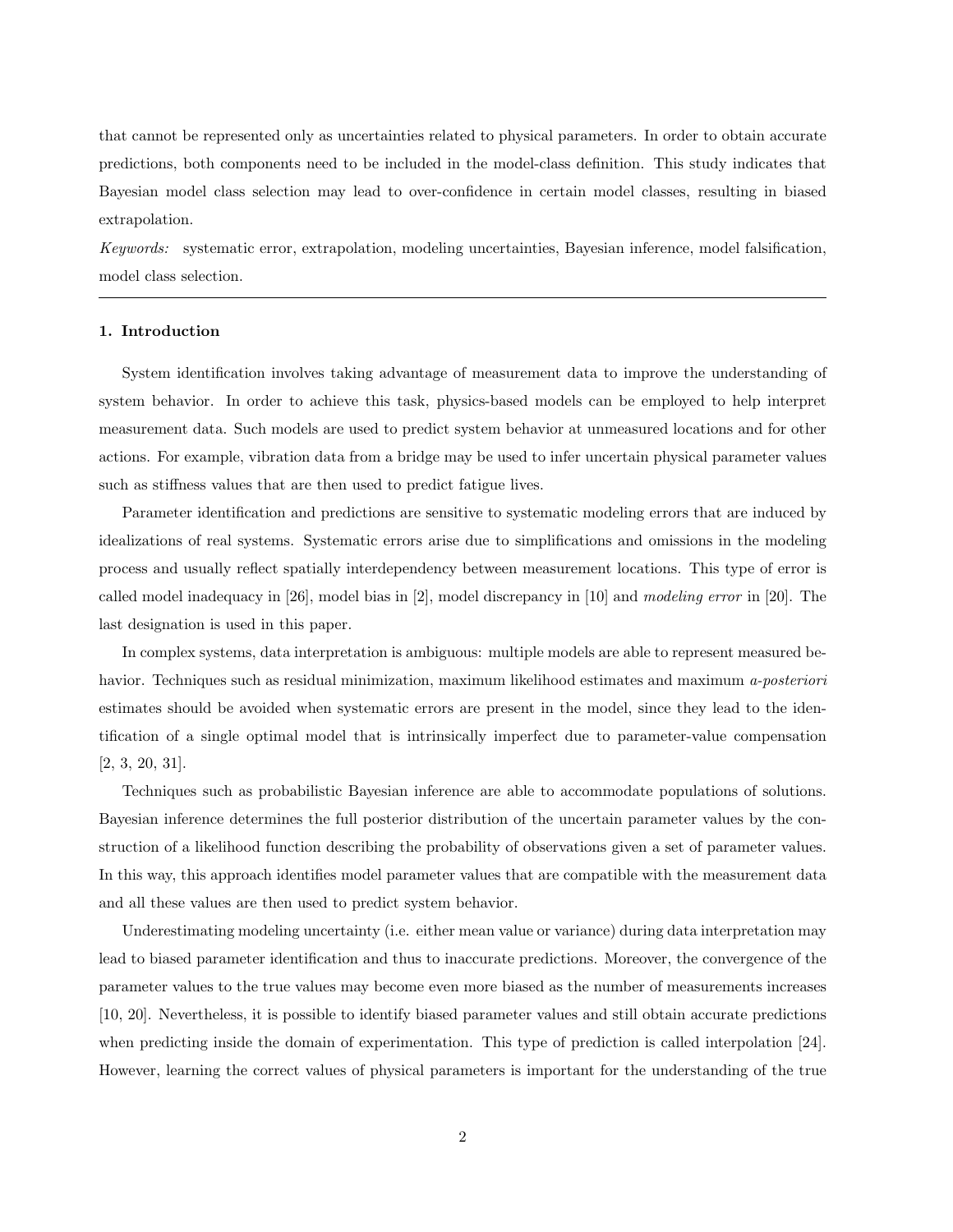behavior of the system and also for improving confidence in model extrapolation [10, 16]. Extrapolation values are predictions out of the measurement context, such as fatigue life in the example of the beginning of this paper.

In Bayesian inference, the common assumption is that modeling and measurement uncertainties are adequately described by independent zero-mean Gaussian distributions [5, 17, 27]. Most applications integrate the prediction-error variance as a parameter during the identification process [1, 6, 11, 32, 44] and some assign an arbitrary value to the variance [4, 15, 18, 41]. These applications lead to correct parameter identification since the assumptions made for the probability density functions (PDF) of prediction errors are compatible with assumptions related to model-class fidelity to the real system. Also, in situations where systematic errors are absent, using the current Bayesian scheme for establishing the predictive distribution leads to correct interpolation and extrapolation [3–5, 32, 46, 47]. Behmanesh et al. [7] includes mean values, the variance and correlation values of modeling uncertainty as updating parameters. However, it is shown that this approach leads to biased identification in the presence of systematic errors. Except for[7], there are few applications of Bayesian inference involving systematic errors and few studies have evaluated the validity of such assumptions through comparisons with other approaches.

The complexity of a model class is often only defined by the type and the number of parameters that require identification. However, the complexity depends also on the level of detail that is achievable and thus, depends on the modeling errors. Bayesian model class selection can be used to identify an optimal model class among a set of model classes that returns the best trade-off between data fitting and model-class complexity [6, 14, 30, 44, 45]. When several model classes are plausible, all of them are used by weighing each model-class prediction according to their plausibility in order to obtain robust predictions. Bayesian model class selection was also used to identify the best correlation model [40]. Another application involved the selection of the best prediction-error variance model [18]. However, the best model class led to a biased posterior PDF because of the presence of systematic modeling errors that were not characterized in the model-class definition. In addition, there has been little discussion of situations involving Bayesian model class selection where every model class is biased among the set of possible model classes.

Goulet and Smith [20] proposed an approach that is suitable when little is known about modeling errors. This approach, called error-domain model falsification (EDMF), combines estimated PDFs of each source of modeling and measurement error and determines conservative probabilistic thresholds that are used to falsify inadequate models. Modeling errors are estimated using engineering judgment and field observations. They have shown that this approach leads to robust parameter identification in the presence of systematic errors without precise knowledge of the dependencies between modeling errors. Goulet and Smith [20] also demonstrated that the assumption of independence in the common definition of uncertainties in Bayesian inference may bias the posterior distribution of parameter values in the presence of systematic errors. This last observation has also been noted by Simoen et al. [40]. However, the effects of systematic modeling errors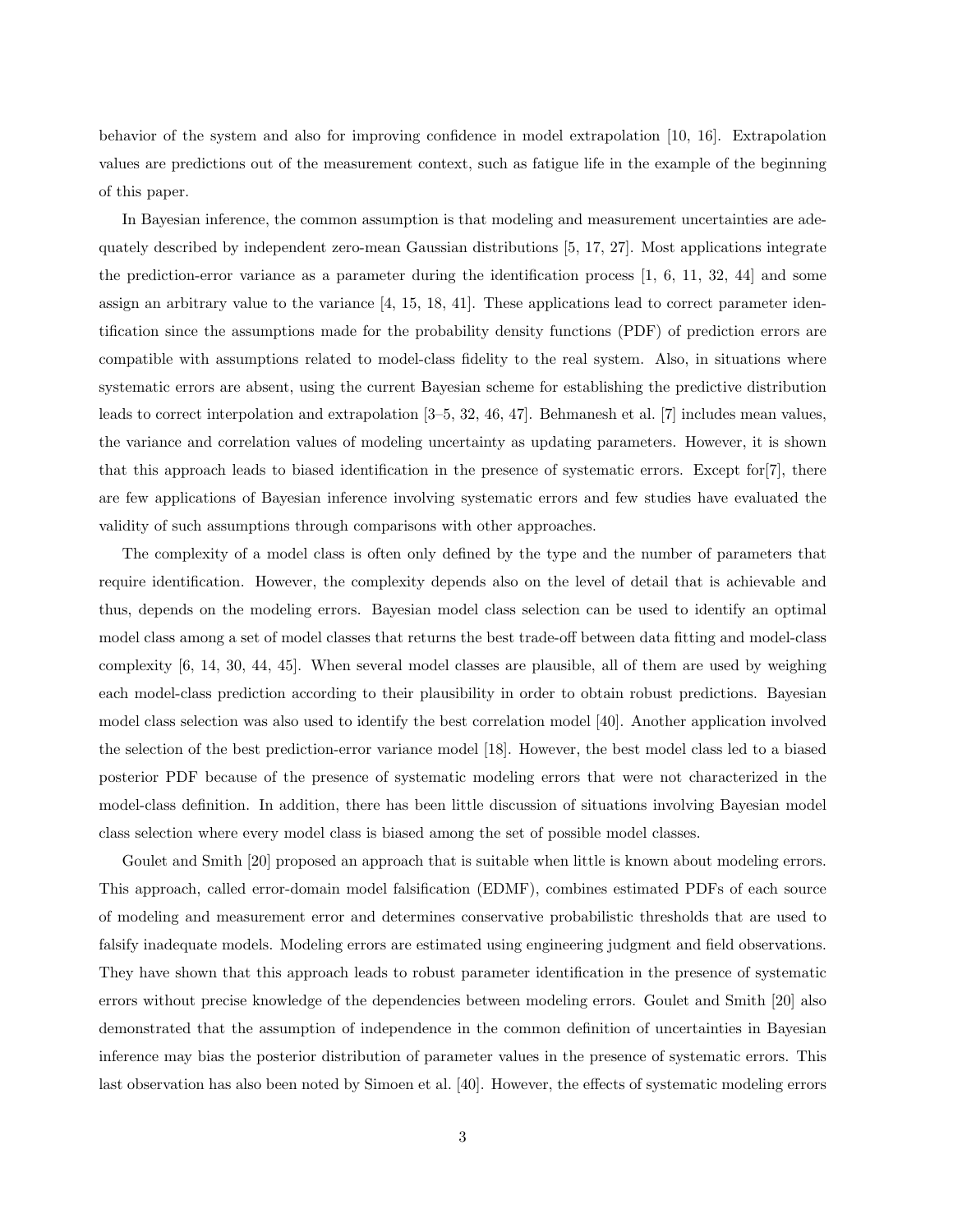on interpolations and extrapolations were not studied.

This paper builds on the work by Goulet and Smith [20] through comparing results for predictions. Robustness of parameter-value identification and accuracy of interpolations and extrapolations are studied for several model classes of a simple beam. Using Bayesian inference for data interpretation, three scenarios are evaluated: (1) modeling errors are not included in the data-interpretation process; (2) modeling errors are described by Gaussian PDFs; (3) the variance of the prediction-error uncertainties is parametrized and is part of the set of parameters that are identified using the Bayesian framework. These scenarios are compared with results obtained using EDMF. Finally, Bayesian model class selection is used to study the benefit of posterior model averaging on the accuracy of extrapolations and is compared with extrapolations obtained using EDMF.

Sections 2 and 3 present an overview of Bayesian inference, Bayesian model class selection and errordomain model falsification. Section 4 illustrates the comparison between these data-interpretation techniques by an example involving a simply supported beam.

## 2. Bayesian inference

Bayesian inference uses information obtained from measurement data to update prior knowledge of the system through the identification of parameter values. Let  $\mathbf{y} = [y_1, \ldots, y_{n_m}]^T$  be a vector of measurement data from a physical system where  $n_m$  is the number of measurements. Then, let G be a possible model class describing the system and  $\mathbf{g}(\theta)$  a vector of model predictions where  $\theta = [\theta_1, \theta_2, \dots, \theta_{n_p}]^T$  is a vector of  $n_p$  parameters having uncertain values and defined on the parameter domain  $\Theta \subseteq \mathbb{R}^{n_p}$ . The inference of the parameter values of the model class  $G$  is based on Bayes' Theorem of conditional probability:

$$
p(\theta | \mathbf{y}, G) = \frac{p(\mathbf{y} | \theta, G) p(\theta | G)}{p(\mathbf{y} | G)}
$$
(1)

where  $p(\theta|\mathbf{y}, G)$  is the posterior PDF given the measurement data y and the model class G,  $p(\theta|G)$  is the user-defined prior PDF or prior knowledge of the uncertain parameter values,  $p(\mathbf{y}|\boldsymbol{\theta}, G)$  is the likelihood function and the denominator  $P(y|G)$  is the evidence for the model class given by measurement data y. This term is used as a normalizing constant in Eq. (1) and is also important for model class selection, which is presented in Section 2.1. The prior knowledge indicates the initial user's judgment of the plausibility of the uncertain parameter values before data are taken into account. The likelihood function expresses the probability of observing measurement data from the model class having a specific set of parameters. This gives a measure of data-fit of the model. This approach updates the prior knowledge of the uncertain model parameters by leveraging of the information gained by the measured values. This also creates a mapping between the error domain  $\Xi \subseteq \mathbb{R}^{n_m}$  that refers to the residuals of the differences between measured and predicted values  $\epsilon_{\text{o}} = [\epsilon_{\text{o},1}, \ldots, \epsilon_{\text{o},n_m}]^T$  and the parameter domain  $\Theta$  [20]. The usual formulation of the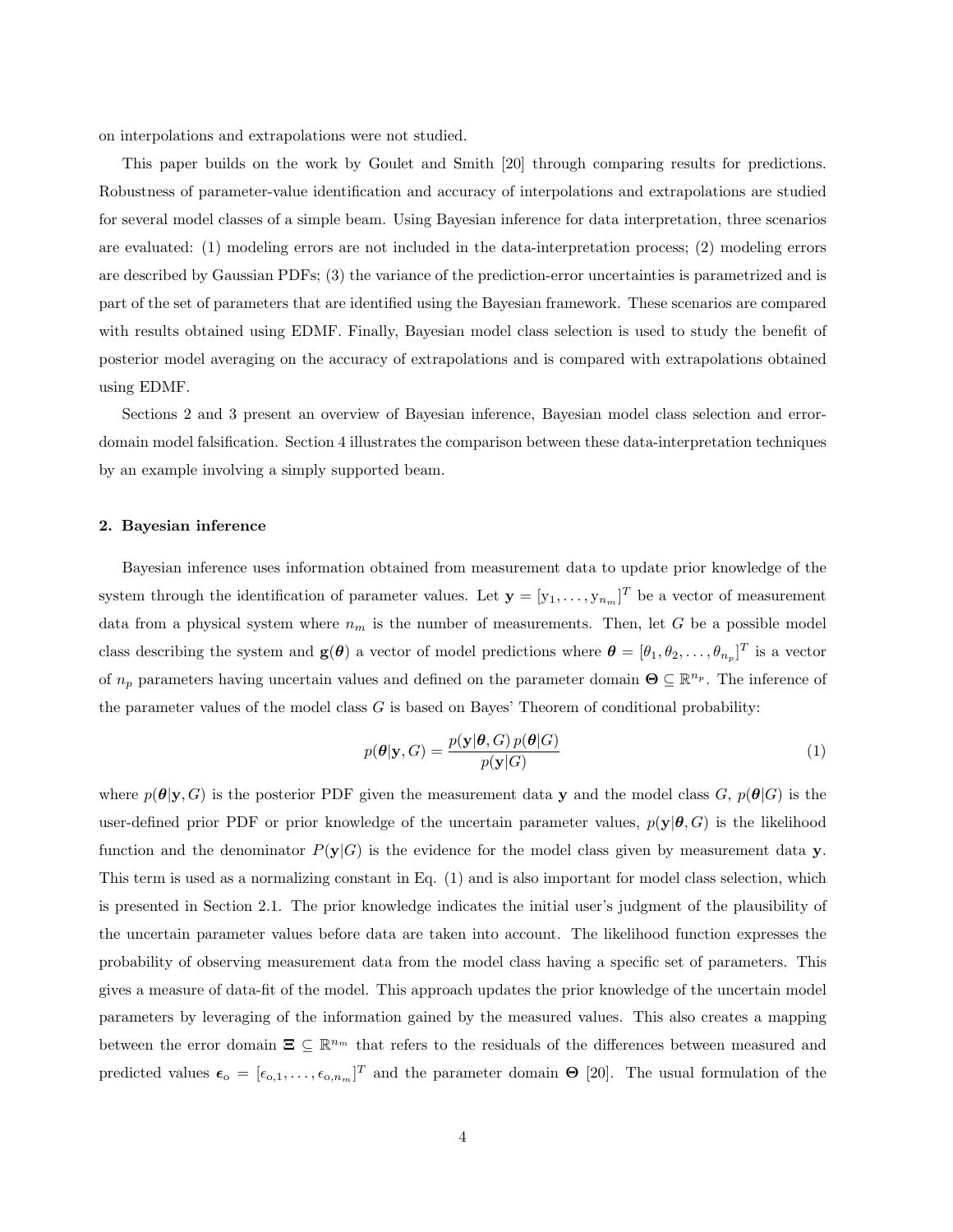likelihood function is based on a Gaussian PDF:

$$
p(\mathbf{y}|\boldsymbol{\theta}) \propto const \cdot \exp\left[-\frac{1}{2}(\mathbf{y} - \mathbf{g}(\boldsymbol{\theta}))^T \Sigma^{-1} (\mathbf{y} - \mathbf{g}(\boldsymbol{\theta}))\right]
$$
(2)

where  $\Sigma \in \mathbb{R}^{n_m \times n_m}$  is a covariance matrix composed of the variances and the correlation coefficients for each measured location of the system.

In most applications of Bayesian inference, independent zero-mean Gaussian distributions are assumed to describe the uncertainties due to measurement and modeling errors. In addition to the independence assumption, the same variance is assumed for each model prediction leading to a diagonal covariance matrix with all non-zero terms being equal. In such examples, the uncertainty is only evaluated through the variance  $\sigma_{\epsilon}^{2}$ . The posterior distribution of uncertain parameters can then be used to predict future behavior of the system. The procedure aims at deriving the predictive distribution of a system output based on the updated model for various types of inputs, such as load configurations. Let q be the system outputs to be predicted, the predictive distribution obtained from the updated model class  $G$  is given by Eq. (3).

$$
p(\mathbf{q}|\mathbf{y}, G) = \int_{\Theta} p(\mathbf{q}|\boldsymbol{\theta}, G) p(\boldsymbol{\theta}|\mathbf{y}, G) d\boldsymbol{\theta}
$$
\n(3)

This methodology is employed in [1, 3, 5, 44] and is used in many applications for updating structural reliability outputs, for example, [4, 32, 46].

#### 2.1. Bayesian model class selection

Several model classes are often a priori plausible representations of the real system. In this case, Bayesian model class selection is employed for determining the most plausible model class among the set of model classes. This selection technique returns the best trade-off between the degree of model data fitting (fidelity to data) and model-class complexity. These competing aspects are included in the calculation of the evidence (Eq. 5). As a result, this approach penalizes more complex model classes in order to select model classes that are robust to small imperfections, which enforces the principle of model parsimony (Ockham's razor) [28, 45]. Bayesian model class selection is used to determine the most plausible model class among the set of model classes  $G_k$  where  $k \in \{1, 2, ..., n_c\}$ . This approach rates the plausibility of each model class conditionally on the measurement data. This is achieved by applying Bayes' Theorem at the model-class level:

$$
P(G_k|\mathbf{y}) = \frac{p(\mathbf{y}|G_k) P(G_k)}{p(\mathbf{y})}
$$
\n<sup>(4)</sup>

where  $P(G_k|\mathbf{y})$  is the posterior plausibility of the model class  $G_k$  and  $P(G_k)$  the prior plausibility that is usually chosen to be equal for each model class. The term  $p(y|G_k)$  represents the evidence, which is the same term as the denominator of Eq. (1). This is the term that plays the main role in Bayesian model class selection since it expresses the likelihood of obtaining the measurement data by selecting model class  $G_k$ .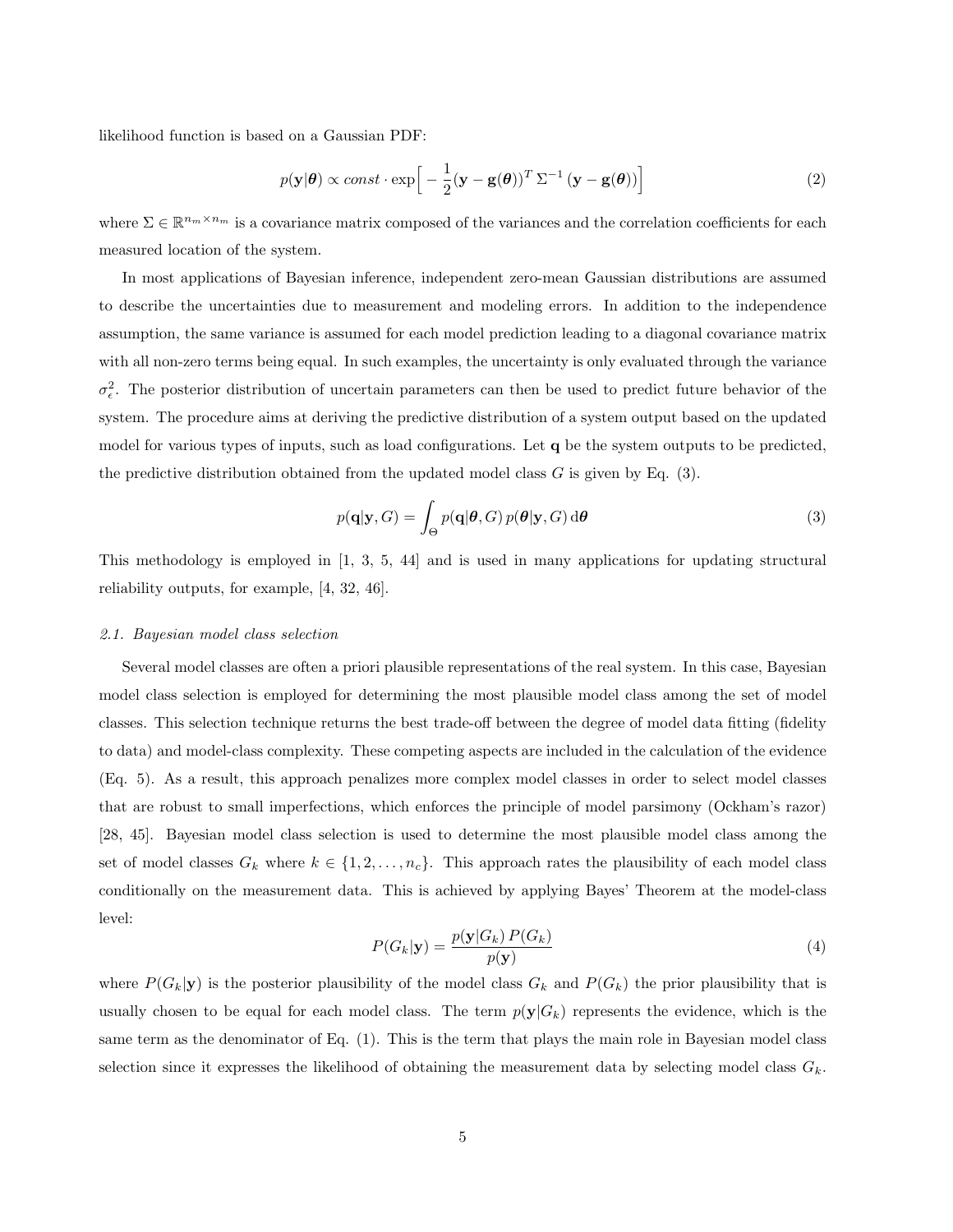The denominator  $p(\mathbf{y}) = \sum_{n=1}^{n_c}$  $\sum_{k=1} p(\mathbf{y}|G_k) P(G_k)$  is the normalization of the plausibilities and is obtained by the law of total probability.

The evidence is obtained also by the law of total probability at the model-parameter level by considering the likelihood and the prior probability of Eq. (1):

$$
p(\mathbf{y}|G_k) = \int_{\Theta_k} p(\mathbf{y}|\boldsymbol{\theta}_k, G_k) p(\boldsymbol{\theta}_k|G_k) d\boldsymbol{\theta}_k
$$
\n(5)

where  $\theta_k$  is the parameter vector for each model class  $G_k$ . The updated plausibility of Eq. (4) can be difficult to compute because of the two high dimensional integrals, the evidence  $p(y|G_k)$  and the normalization of the plausibilities  $p(\mathbf{y})$  (denominator of Eq. 4). In such situations, Yuen [45] proposed Eq. (6) as an alternative calculation.

$$
P(G_k|\mathbf{y}) = \frac{\exp(\ln p(\mathbf{y}|G_k) - M)}{\sum_{k=1}^{n_c} \exp(\ln p(\mathbf{y}|G_k) - M)}
$$
(6)

In Eq. (6),  $M = \max_{k} \ln p(\mathbf{y}|G_k)$  is the maximum log-evidence among each model class. This expression does not modify the relative plausibility of each model class, as far as all model classes have the same prior probability.

The predictive distribution of each model class can be weighted by their plausibility in order to account for the uncertainty at the model-class level for predictions:

$$
p(\mathbf{q}|\mathbf{y}) = \sum_{k=1}^{n_c} p(\mathbf{q}|G_k, \mathbf{y}) P(G_k|\mathbf{y})
$$
\n(7)

This expression is called posterior model averaging. Bayesian model class selection has been widely used in many applications [6, 14, 30, 44] for identifying the optimal model class among possible model classes and for obtaining the predictive distribution by posterior model averaging [12, 13]. More related to modelingerror assumptions, Simoen et al. [40] proposed the use of Bayesian model class selection to determine an adequate correlation model of the prediction-error uncertainty. Goller et al. [18] proposed a methodology based on Bayesian model class selection to identify the most plausible model class from a set of model classes differing from the value of the uncertainty variance.

Solving the Bayesian framework may be difficult for high-dimensional parameter domains when using simple sampling methods such as uniform sampling or Monte Carlo simulation. This difficulty has motivated techniques such as Markov Chain Monte Carlo simulations for sampling posterior PDFs, predictive distributions and evidence in a more efficient manner. In this paper, MCMC is based on the Metropolis-Hastings algorithm. An overview of this method is presented in [28, 44].

## 3. Error-domain model falsification

Similarly to Bayesian inference, error-domain model falsification (EDMF) considers a set of model predictions  $\mathbf{g}_k(\theta_k)$  of a model class  $G_k$  having  $n_p$  unknown physical parameters  $\theta_k = [\theta_{k1}, \theta_{k2}, \dots, \theta_{kn_p}]^T$ . The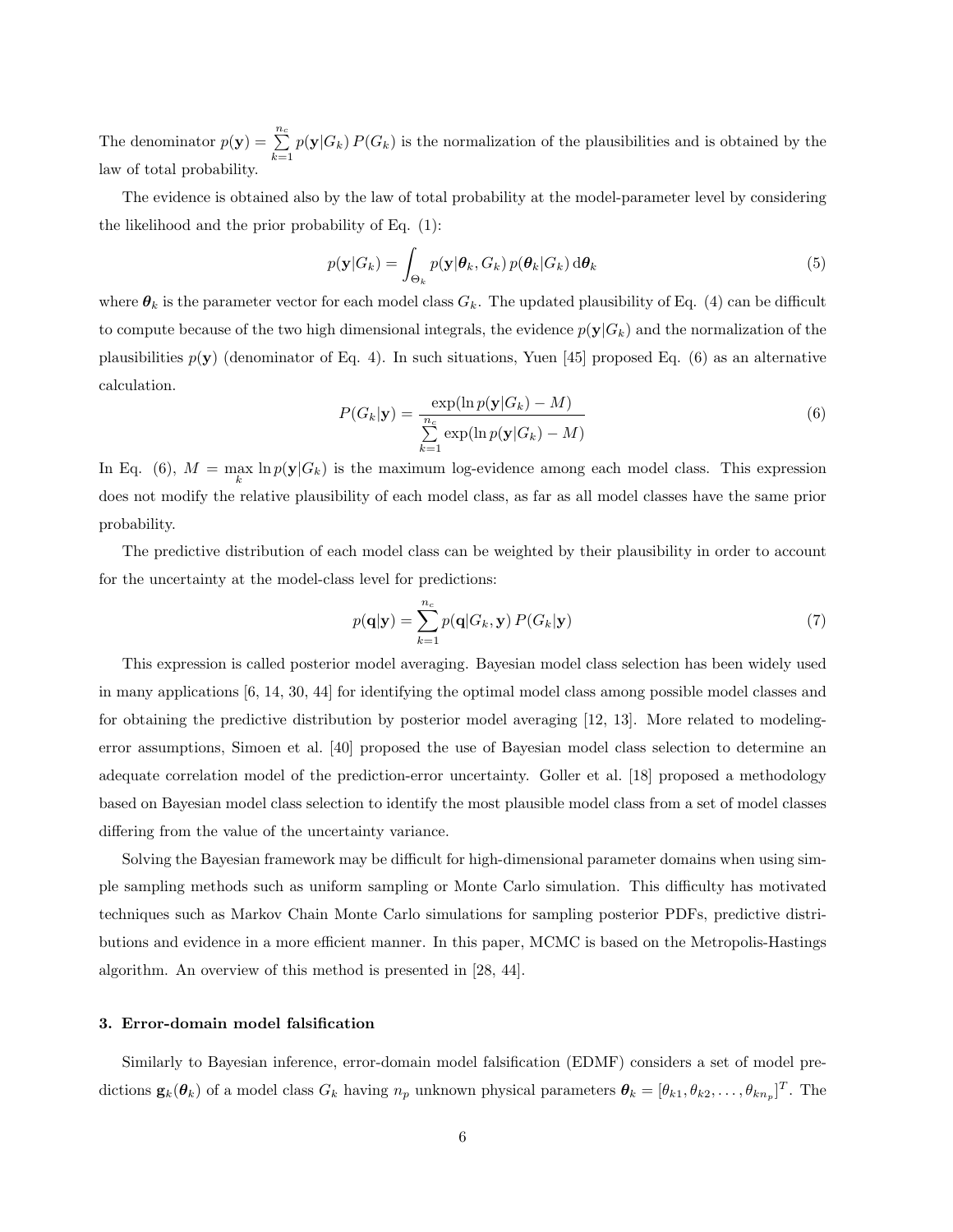vector  $\theta_k$  represents the parameter uncertainty. For complex systems, it is not feasible to parametrize every phenomenon. Therefore, this approach also includes modeling error  $\epsilon_{\text{model},k}^*$  that is induced by inevitable assumptions, simplifications and omissions made during the modeling process. Examples of sources of modeling error are idealized support conditions, geometric variability of the structure, load amplitude and position, Bernoulli-beam hypothesis, constitutive law of materials, no dynamic magnification, etc. For finite-element (FE) models, there are also mesh refinement and interpolation, the element-type choices, the presence of singularities, etc.

By including both model parameter uncertainty and modeling error at each measurement location  $i \in$  $\{1, 2, \ldots, n_m\}$ , the true value of the system is approximated. This true value,  $\mathcal{Q}_i$ , is also approximated with measurements  $y_i$  and measurement error  $\epsilon_{\text{measure},i}^*$ . Eq. (8) summarizes these relations.

$$
g_{ki}(\boldsymbol{\theta}_k^*) - \epsilon_{\text{model},ki}^* = \mathcal{Q}_i = y_i - \epsilon_{\text{measure},i}^* \tag{8}
$$

The modeling error values  $\epsilon_{\text{model},ki}^*$  that compensate model-prediction values in order to obtain the true values depend on the choice of the model class  $G_k$ . In real situations, neither modeling and measurement error values  $\epsilon_{ki}^*$ , nor true values  $\mathcal{Q}_i$  are known with certainty.

These errors can only be evaluated using probability density functions and thus treated as random variables  $U_{\text{model},ki}$  and  $U_{\text{measure},i}$ . The difference between modeling and measurement uncertainties determine the random variables  $U_{c,ki}$  that describe the observed residuals  $\epsilon_{c,ki}$  (i.e. the differences between predicted and measured values). The PDF  $f_{U_{c,ki}}(\epsilon_{c,ki})$  represents the probability of the continuous random variables  $U_{c,ki}$ . An instance of the parameter set  $\theta_k$  and of a model class  $G_k$ , is falsified, if for any measurement location  $i \in \{1, 2, \ldots, n_m\}$ , the difference between predicted and measured values lies outside the interval defined by the threshold bounds  $[T_{\text{low},ki}, T_{\text{high},ki}]$  (Eq. 10) such that Eq. (9) is not satisfied:

$$
\forall i \in \{1, \dots, n_m\} : T_{\text{low},ki} \leq g_{ki}(\boldsymbol{\theta}_k^*) - y_i \leq T_{\text{high},ki} \tag{9}
$$

Inversely, a model instance is accepted if this difference is inside these bounds at each location. Since evaluating many values of  $g_{ki}(\theta_k^*)$  often requires multiple numerical simulations, EDMF is only feasible with modern computing technology. Advances in massively parallel computers particularly in the context of cloud computation significantly reduce computation time of tasks involving polynomial time complexity. Discrete population approaches such as EDMF show much promise for a range of abductive engineering tasks.

Threshold bounds define the shortest sets of intervals including a target probability  $\phi_d \in ]0,1]$  that the right model is not falsely discarded. They are determined by satisfying Eq. (10).

$$
\forall i \in \{1, \dots, n_m\} : \quad \phi_d^{1/n_m} = \int_{T_{\text{low},ki}}^{T_{\text{high},ki}} f_{U_{\text{c},ki}}(\epsilon_{\text{c},ki}) d\epsilon_{\text{c},ki} \tag{10}
$$

This way of calculating these bounds uses the Sidák correction [39]. This leads to determination of conservative threshold bounds for each measurement location regardless of the values of correlations between uncertainties [25].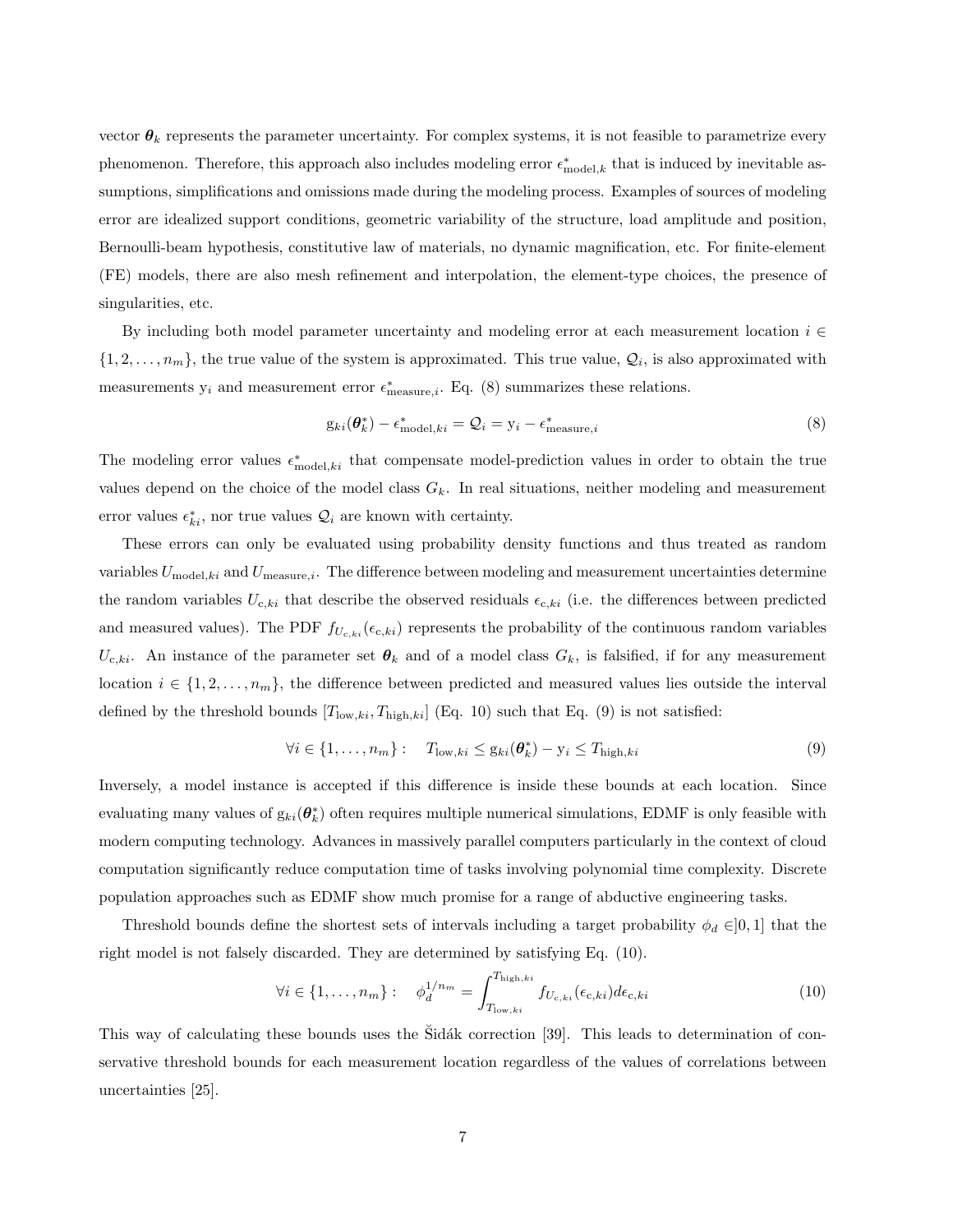Practically, the user defines an initial set of model instances  $G_k(\theta_k)$  having many combinations of values for  $\theta_k$  that are obtained based on engineering heuristics. A target probability of identification  $\phi_d$  is also defined, thereby explicitly setting the level of false-rejection error that is acceptable. After falsification of the model instances that are incompatible with the measured values given the modeling and measurement uncertainties, a subset of candidate models  $\theta_k^*$  remains. Since more precise probabilities cannot be assumed in full-scale cases, each candidate model is taken to be equally likely to be the right model. Thus, every candidate model is used for prediction of  $\mathbf{q} = [q_{k1}, q_{k2}, \dots, q_{kn_r}]$  at  $n_r$  locations of the model. From Eq. (8), the expression for the distributions  $q_{kj}$  can be deduced for the identified model class  $G_k$ . Eq. (11) presents the combination of the random variables  $U_{\theta_k^*}$  describing the candidate models and  $U_{\text{model},kj}$  describing the modeling error:

$$
q_{kj} = g_{kj}(U_{\theta_k^*}) - U_{\text{model},kj}, \quad j \in \{1, 2, \dots, n_r\}
$$
\n(11)

where  $q_{kj}$  is a random variable representing the predicted value obtained for a random candidate-model instance and a random sample of modeling uncertainty. Thus, distributions of  $q_{kj}$  are obtained by the combination of distributions of candidate-model predictions with distributions of modeling error for each prediction location j. Lower and higher prediction thresholds are then calculated for each distribution  $q_{kj}$ using a similar procedure as in Eq. (10). The prediction thresholds  $[q_{\text{low},kj}, q_{\text{high},kj}]$  represent the shortest sets of intervals including the target probability of prediction  $\phi_p$ . Also, these bounds are determined using the Sidák correction such that for each location  $j$ , the prediction thresholds are defined based on a probability  $\phi_p^{1/n_r}.$ 

There are situations where all the initial model instances are falsified provided that a sufficient number of measurements is used as presented in [20]. This means that erroneous assumptions are made in the model-class definition. In such situations, the estimation of modeling and measurement uncertainties is incompatible with the model class and the complete falsification avoids making a wrong parameter-value identification. In addition, model-class falsification can help explore possible model classes of systems. When several model classes are possible, the model class is selected based on the performance of its intended use, for example, the precision of predictions.

Falsification is a well-known scientific concept that was popularized in 1930's by Karl Popper [37]. He argued that data can only be used to falsify models. Since then, authors such as Tarantola [42] and Beven [8] recognized the importance of this concept for system identification. Beven and Binley [9] proposed a methodology based on model falsification that is intended to overcome limitations of traditional approaches in the field of environmental sciences.

Examples of applications of EDMF where uncertainties are estimated based on engineering experience can be found in [22, 23, 34]. Candidate models have also been used to predict the remaining-fatigue-life of critical details in [35], wind flow around buildings [43] and leaks in water supply networks [21, 29]. Model falsification has also been applied to sensor configuration [19, 33, 38].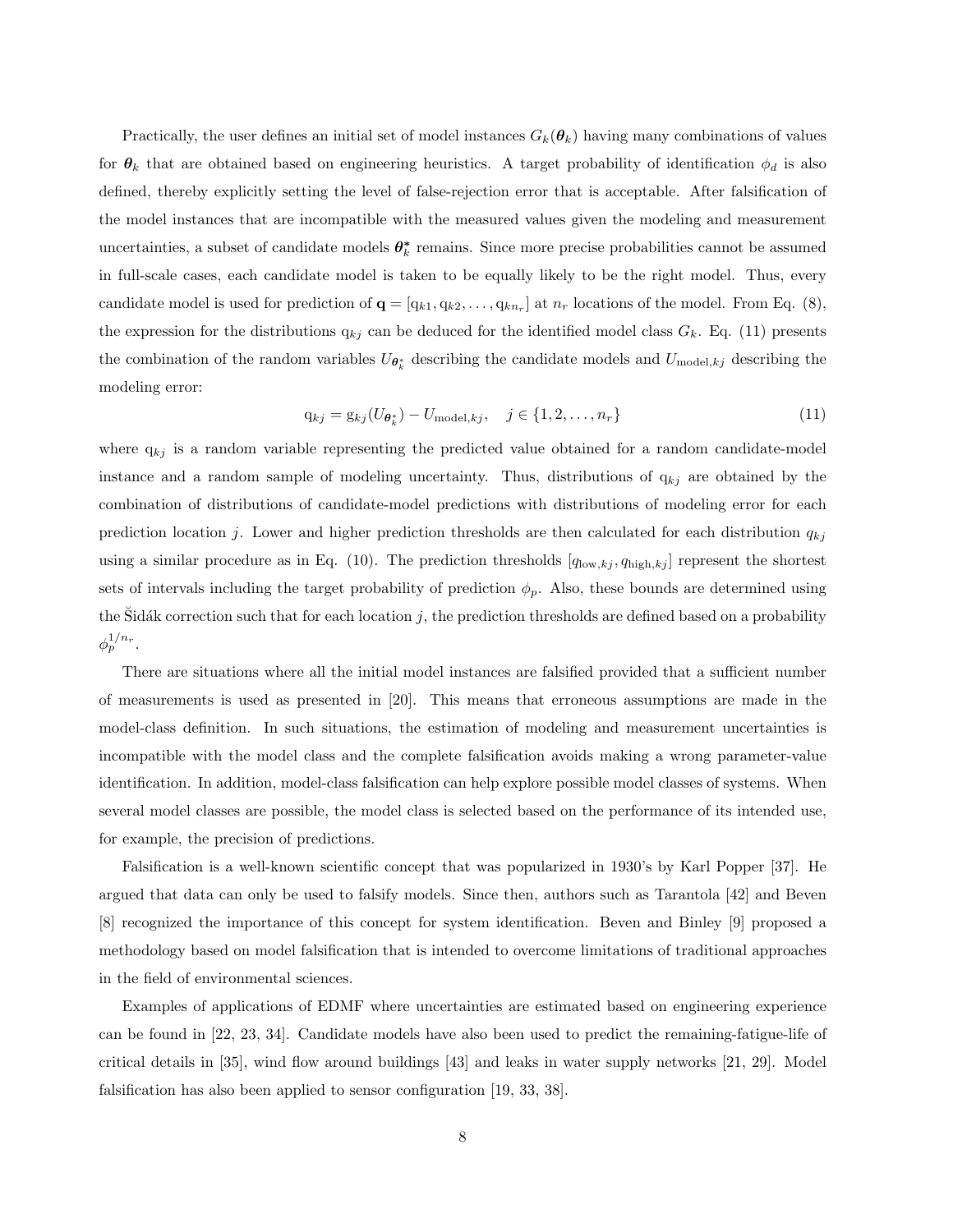In most applications of system identification, it is commonly assumed that the PDF of modeling and measurement uncertainty is a Gaussian distribution that is centered on zero. This means that models that fits the measurements better (zero residual) are more likely than the others. This assumption is justified when the model class that is used describes with fidelity the real system behavior, when modeling errors are aleatory and when there are enough measurements to provide an approximation of the distribution. In such cases, the likelihood of a model depends on the value of the variance that is used to describe the uncertainty PDF. However, in the presence of systematic modeling errors, the predictions of the model having the correct parameter values are biased compared with the measurements and these biases are spatially interdependent. Thus, in order to identify correct parameter values, a more robust approach involves i) estimating these biases using non-zero-mean PDFs whose sources and forms are determined using engineering judgment and ii) defining probabilistic threshold bounds based on the combination of each source.

#### 4. Illustrative example

This example studies a simply supported beam that is partially fixed on the left side by a rotational spring as shown in Figure 1. This beam has a rectangular cross-section with a moment of inertia  $I$  and a



Figure 1: True beam configuration with measurement locations for  $n_m = 7$ .

length  $l$ . Its other characteristics are the Young's modulus  $E$  and the spring stiffness  $K$ . Values for these characteristics are given in Table 1. The beam deflection  $v(x)$  for a single load F applied at midspan can be computed using Eq. (12).

$$
v(x) = \begin{cases} \frac{Fx(18EI^2 + 9Kl^2x - x^2(24EI + 11Kl))}{96EI(3EI + Kl)} & \text{if } x \le l/2\\ \frac{F(x-l)(2l^2(3EI + Kl) + (x^2 - 2xl)(24EI + 5Kl))}{96EI(3EI + Kl)} & \text{if } x > l/2 \end{cases}
$$
(12)

Displacement measurements are simulated by adding a measurement error following an independent zeromean Gaussian distribution of standard deviation  $\sigma_{\text{measure}} = 0.01 \, \text{mm}$  to the real displacement  $v(x)$ . Measurement locations are uniformly distributed between the coordinate  $x = x_s = 1000 \, \text{mm}$  and  $x = l - x_s$ . The coordinate  $x_i$  of each measurement  $y_i$  is defined by:

$$
x_i = x_s + (l - 2x_s) \frac{i}{n_m + 1}
$$
\n(13)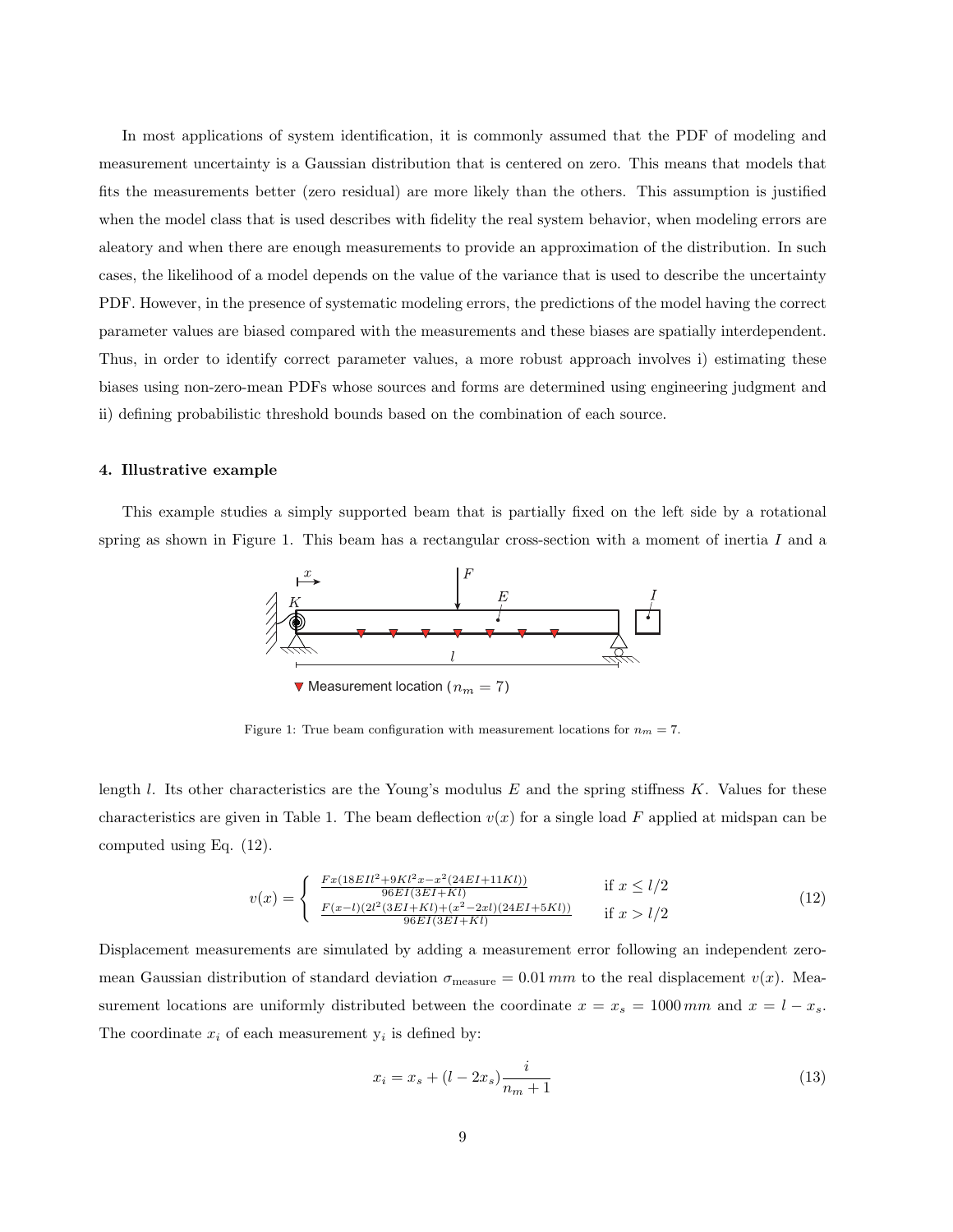The measurements are simulated for various number of measurements  $n_m \in \{1, 3, 7, 15\}$ . By increasing  $n_m$ in this way, each higher measurement set includes the locations of the lower sets.

In this example, simulated measurements are used to identify the structural behavior of the beam. This knowledge is then used to predict the displacement at midspan under the same load (interpolation) and predict the tensile strain at the bottom of the beam at the coordinate  $x = 2250 \, mm$  under the distributed load  $q = 5 kN/m$  as shown in Figure 2. The strain prediction is calculated using Eq. (14) where h is the



Figure 2: Strain prediction at the bottom of the beam cross-section at  $x = 2250 \, mm$ . This configuration is used for model extrapolation.

height of the beam cross-section that has a true value of  $303 \, mm$ .

$$
\varepsilon(x) = -\frac{q(l-x)(Kl(l-4x) - 12EIx)}{8EI(3EI+Kl)}h/2\tag{14}
$$

In order to study the effect of systematic modeling errors on the parameter identification and model predictions, four model classes are built:

- The true model class  $G_0$  is composed of the four parameters  $\boldsymbol{\theta}_0 = [\theta_{01}, \theta_{02}, \theta_{03}, \theta_{04}]^T = [E, K, I, l]^T$ and thus is built by parameterizing every uncertain characteristic of the system.
- Model class  $G_1$  involves the assumption of a simply supported beam with a pinned connection on the left side and approximated values for the moment of inertia I and the length  $l$  obtained by measuring the dimensions of the beam cross-section and span. This model class accounts for the uncertainty associated with the Young's modulus value and uses it as a parameter  $\theta_{11} = E$  in the system-identification process.
- Model class  $G_2$  is defined through recognition of the partial connection on the left side of the beam and the uncertainty associated with the moment of inertia. For this model class, the parameter vector is  $\boldsymbol{\theta}_2 = [\theta_{21}, \theta_{22}]^T = [K, I]^T$ . The Young's modulus and the length are set to their approximated values, see Table 1.
- Model class  $G_3$ , similarly to Model class  $G_1$  includes a pinned connection on the left side of the beam, and the moment of inertia and the length are taken as parameters. For this model class, the parameter vector is  $\theta_3 = [\theta_{31}, \theta_{32}, \theta_{33}]^T = [E, I, l]^T$ .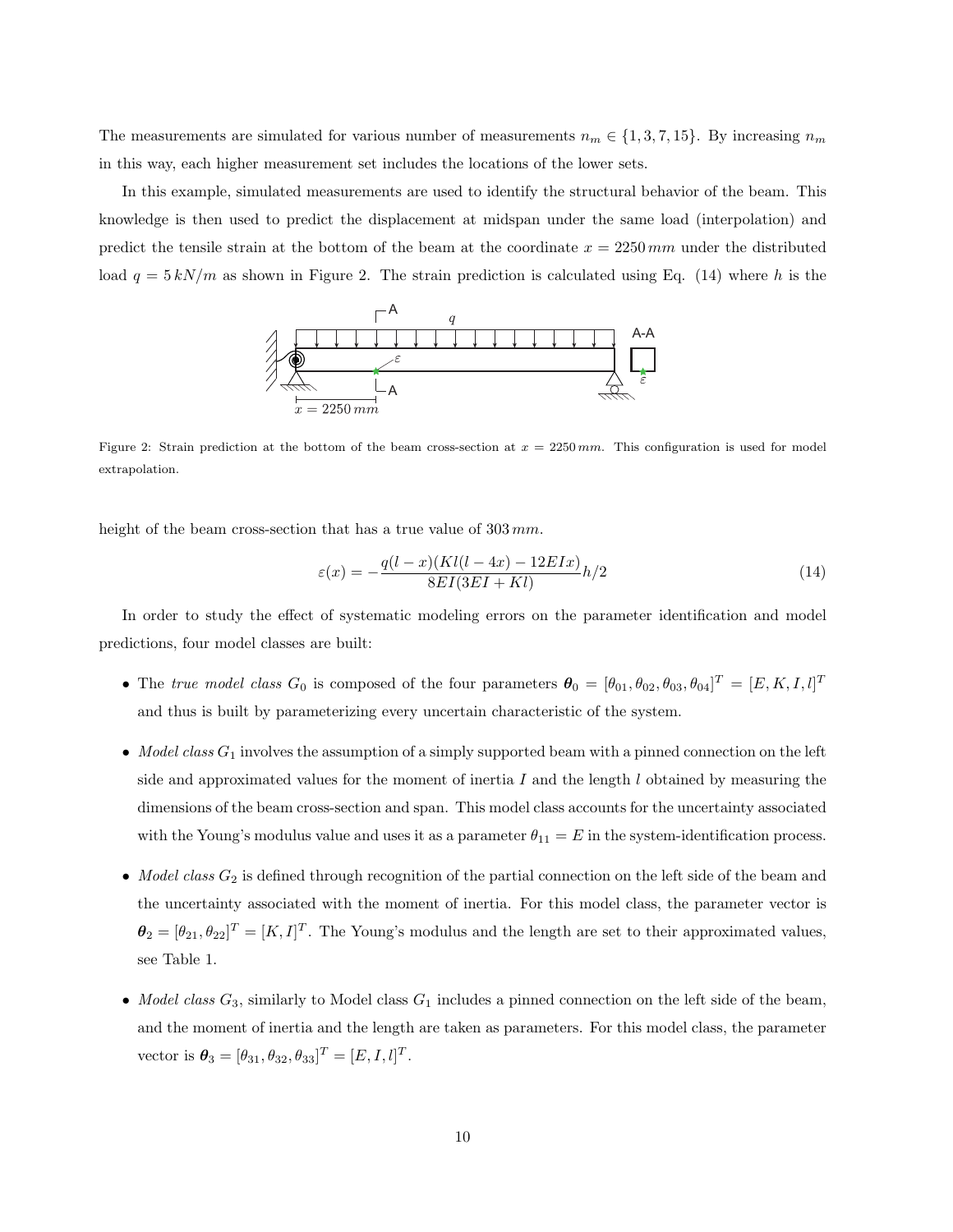|                          | E[GPa]        | K[log(Nmm/rad)]          | $I/mm^4] \times 10^8$ | $l$ [ <i>mm</i> ] | F[kN] |
|--------------------------|---------------|--------------------------|-----------------------|-------------------|-------|
| Real beam                | 70            | 9.8                      | 7.01                  | 8920              | 12    |
| Initial parameter ranges | $40 - 100$    | $8 - 12$                 | $6.48 - 7.02$         | $8910 - 9090$     |       |
| True model class $G_0$   | $\theta_{01}$ | $\theta_{02}$            | $\theta_{03}$         | $\theta_{04}$     | 12    |
| Model class $G_1$        | $\theta_{11}$ | $\rightarrow 0$ (pinned) | 6.75                  | 9000              | 12    |
| Model class $G_2$        | 59            | $\theta_{21}$            | $\theta_{22}$         | 9000              | 12    |
| Model class $G_3$        | $\theta_{31}$ | $\rightarrow 0$ (pinned) | $\theta_{32}$         | $\theta_{33}$     | 12    |

Table 1: Real beam characteristics and model-class description

For each model class  $G_k$ , the applied load F is identical. A summary of model-class parameters and approximated values is given in Table 1.

The purpose of this illustrative example is to compare Bayesian inference results with error-domain model falsification results when performing parameter identification, interpolation and extrapolation. Model predictions  $\mathbf{g}_{ki}(\theta_k)$  are determined for each model class using Eq. (12) at the measurement coordinate  $x_i$ using approximated values given in Table 1. Uncertain parameters have initial ranges of values estimated using engineering judgment.

For Bayesian inference, these ranges define uniform prior probabilities of the uncertain parameters that are used to solve Eq. (1). The integral of the normalization of this equation may be difficult to compute for high-dimensional parameter domain. For each model-class identification, one million Markov Chain samples are used and the convergence of the posterior PDF is verified. Three scenarios are assumed for the estimation of the modeling errors:

- Scenario I involves no recognition of modeling errors and includes only the measurement error during parameter identification. The uncertainty distribution (Eq. 2) is thus centered on zero with a covariance matrix having  $\sigma_{\epsilon}^2 = \sigma_{\text{measure}}^2$  for the diagonal elements. For prediction, only the parameter uncertainty is included since erroneously, no modeling uncertainty is assumed.
- Scenario II involves recognition of simplifications and omissions present in the model and evaluates the modeling errors by independent Gaussian distributions. Mean and standard deviation values of the modeling uncertainty are estimated using engineering judgment (see Table 2). In this scenario, the likelihood function then includes both measurement and modeling uncertainties for parameter identification. For prediction, modeling uncertainties are included based on Eq. (3) using estimated values given in Table 2.
- Scenario III involves an assumption of independent zero-mean Gaussian distribution for the modeling and measurement errors and parametrizes the variance  $\sigma_{\epsilon}^2$  of the likelihood function that becomes an additional parameter to identify. In this scenario, the prior PDF of the variance is uniform and varies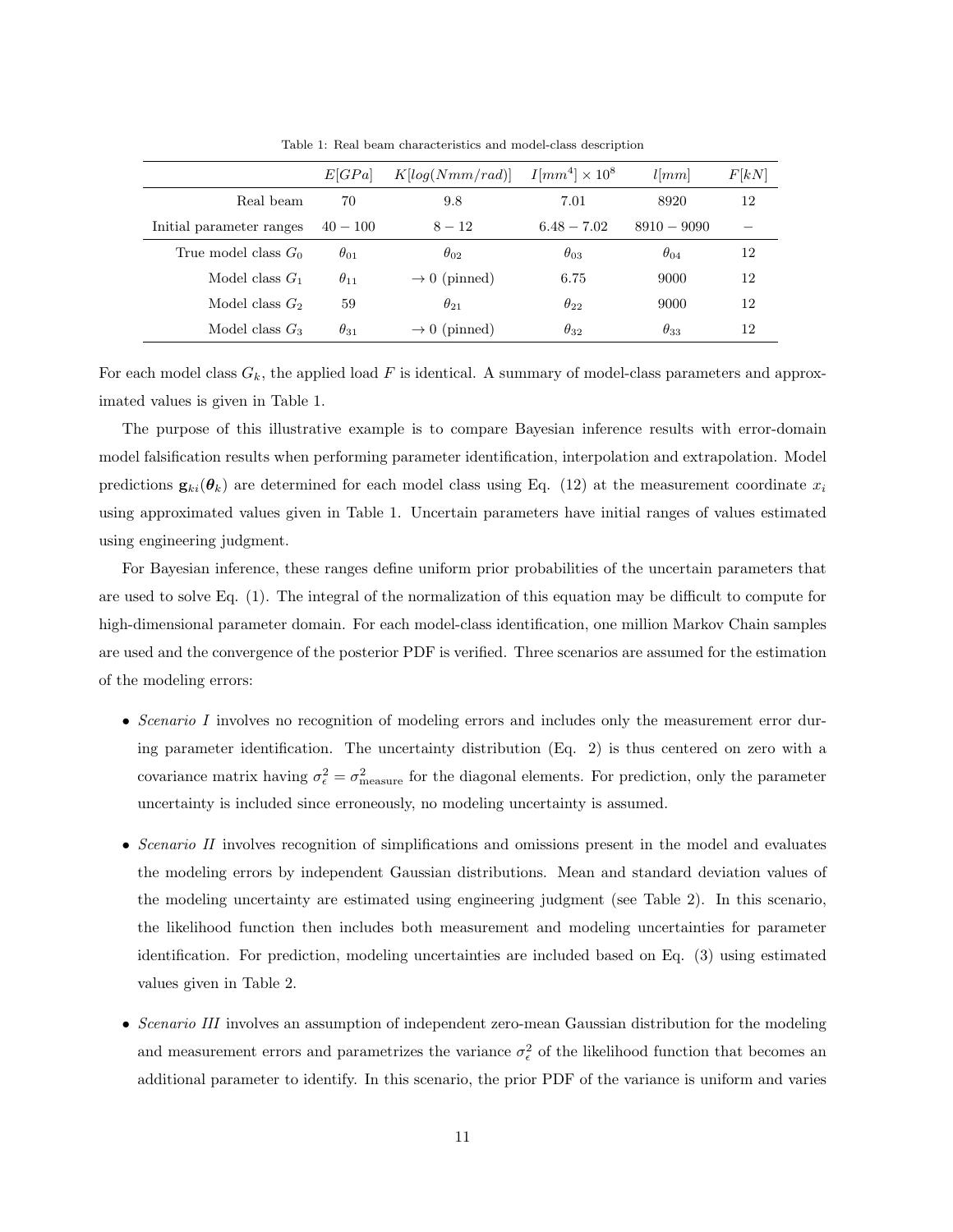between 0 and  $100\%$  of the measured value at each measurement location. The identified variance values are then assumed to be estimates of the modeling error and are included in interpolation and extrapolation calculations.

|                   | Identification           |                         | Interpolation            |                   | Extrapolation            |                         |  |  |  |
|-------------------|--------------------------|-------------------------|--------------------------|-------------------|--------------------------|-------------------------|--|--|--|
|                   | mean $[\%]$ <sup>a</sup> | std $[\%]$ <sup>a</sup> | mean $\left  mm \right $ | std [ <i>mm</i> ] | mean $ \mu \varepsilon $ | std $ \mu \varepsilon $ |  |  |  |
| Model class $G_0$ | $\overline{0}$           | $\theta$                | 0                        | $\theta$          | $\theta$                 | $\theta$                |  |  |  |
| Model class $G_1$ | 28                       | 4.7                     | 0.86                     | 0.14              | 30.3                     | 3.46                    |  |  |  |
| Model class $G_2$ | 34                       | 5.4                     | 1.04                     | 0.16              | 28.6                     | 4.53                    |  |  |  |
| Model class $G_3$ | 22                       | 4                       | 0.67                     | 0.12              | 27.7                     | 3.36                    |  |  |  |

Table 2: Modeling error estimations by independent Gaussian distributions for parameter identification and prediction.

<sup>a</sup>This percentage refers to the measured value at each measurement location.

For EDMF, the initial parameter ranges in Table 1 are divided into 60 uniformly distributed values in order to generate the initial model set. For scenario I, the modeling errors are unrecognized and threshold bounds are calculated by including only the measurement uncertainty. For scenario II and III, the modeling uncertainties are included using values given in Table 2. Modeling and measurement uncertainties are combined to obtain  $U_{c,ki}$  and threshold bounds are determined using Eq. (10). After falsification of inadequate models, the candidate models are used for interpolation and extrapolation based on Eq. (11) and including the modeling uncertainties given in the interpolation and extrapolation columns of Table 2. For each scenario, target probabilities,  $\phi_d = 0.95$  for identification, and  $\phi_p = 0.95$  for prediction are chosen.

For Bayesian inference, the combined mean values of modeling and measurement uncertainties are included in the residual calculation  $y - g(\theta)$  of the likelihood function (Eq. 2) and the combined variances are included in the covariance matrix  $\Sigma$ , which is diagonal since for any scenario, the errors are assumed to be independent.

The next section presents the comparison of Bayesian inference and EDMF for the true model class for this illustrative example. Section 4.2 presents the same comparisons for the other model classes for the three scenarios. Bayesian model class selection is also investigated in Section 4.4. These comparisons are presented as summarized in Table 3.

#### 4.1. True model class

The true model class  $G_0$  is the result of the parametrization of all sources of modeling uncertainty. Since no systematic error is induced by the model predictions, the measurement uncertainty only needs to be included during data interpretation. As a result, the assumption of independent zero-mean Gaussian uncertainty for Bayesian inference is justified and parameter identification leads to accurate and precise posteriors for the four parameters. When using these posteriors to extrapolate the predictive distribution of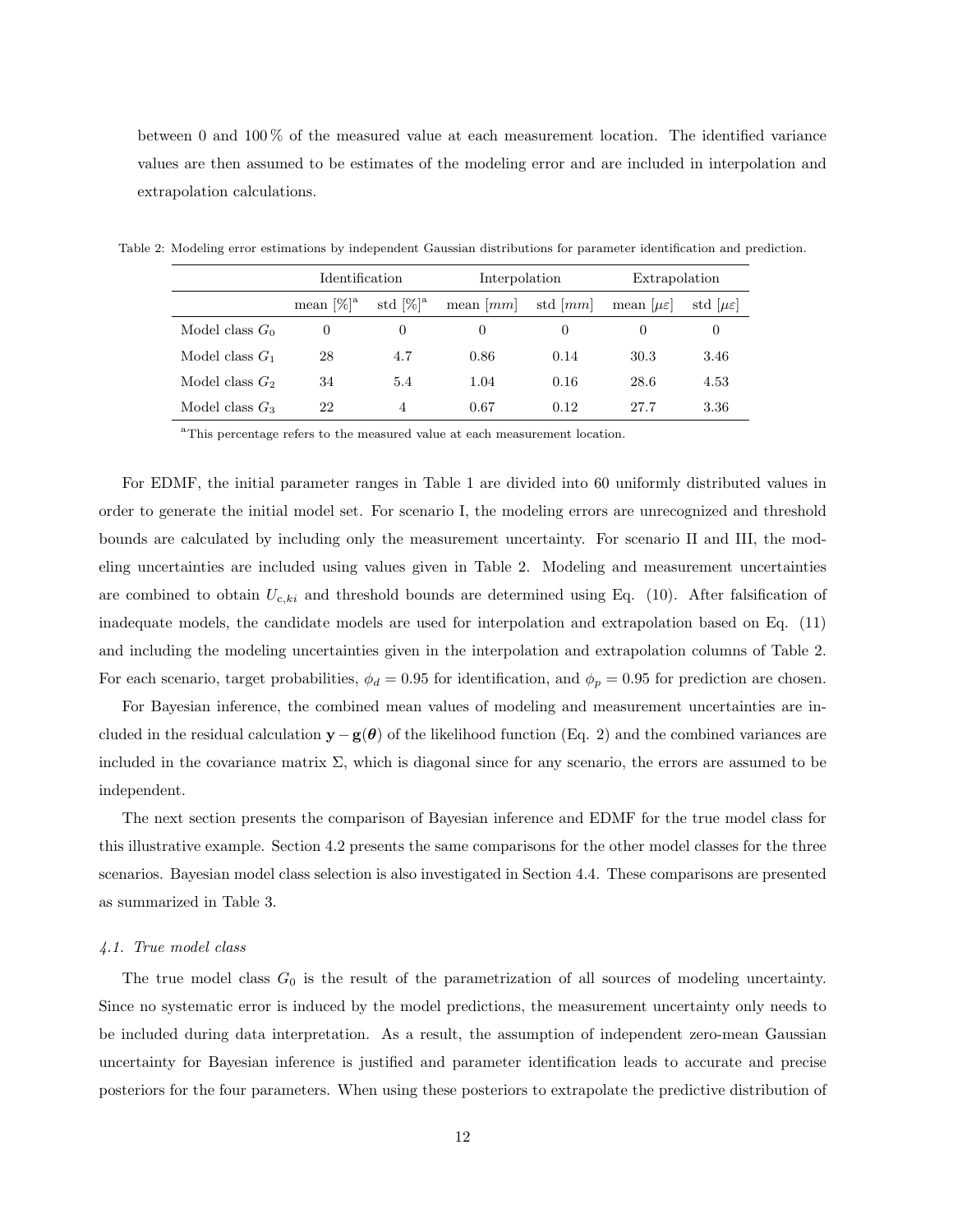| Section | Scenario | Identification  | Interpolation | Extrapolation                |
|---------|----------|-----------------|---------------|------------------------------|
| 4.1     | -        | -               | -             | $G_0$                        |
| 4.2.1   |          | $G_1, G_2, G_3$ | $G_1$         | $G_1$                        |
| 4.2.2   | H        | $G_1, G_2, G_3$ | $G_1$         | $G_1$                        |
| 4.2.3   | HІ       | $G_1, G_2, G_3$ | $G_1$         | $G_1$                        |
| 4.4     | I.III    |                 |               | $G_1, G_2, G_3$ <sup>a</sup> |

Table 3: Summary of comparisons by sections and model classes.

<sup>a</sup>Based on posterior model averaging.

the strain using Eq. (3) and (14), the results are accurate and precise for  $n_m \geq 3$  if compared with the true strain value as depicted in Figure 3. This figure presents also predictions obtained with EDMF. Although EDMF predicts accurately the strain, the extrapolation is less precise than with Bayesian inference.



Figure 3: Example of strain predictions at  $x = 2250 \, mm$  that lead to accurate and reliable extrapolation of the true model. Predictions obtained using Bayesian inference and error-domain model falsification (EDMF) are compared with the true strain value where the number of measurements  $n_m$  varies from 1 to 15. In this case, where only measurement errors are accommodated, EDMF leads to predictions that are less precise than Bayesian inference.

#### 4.2. Unknown model class

For complex systems, the true model class is generally not definable. Only imperfect model classes are defined to approximate the real behavior. In this section, the three model classes  $G_k, k \in \{1, 2, 3\}$  are investigated for the three scenarios that reflect conventional assumptions made when applying Bayesian inference for system identification and results are compared with those obtained using EDMF.

## 4.2.1. Scenario I: unrecognized modeling errors

In this scenario, modeling uncertainties are not included in the identification framework, neither for Bayesian inference nor for EDMF. Table 4 presents a comparison of parameter identification results obtained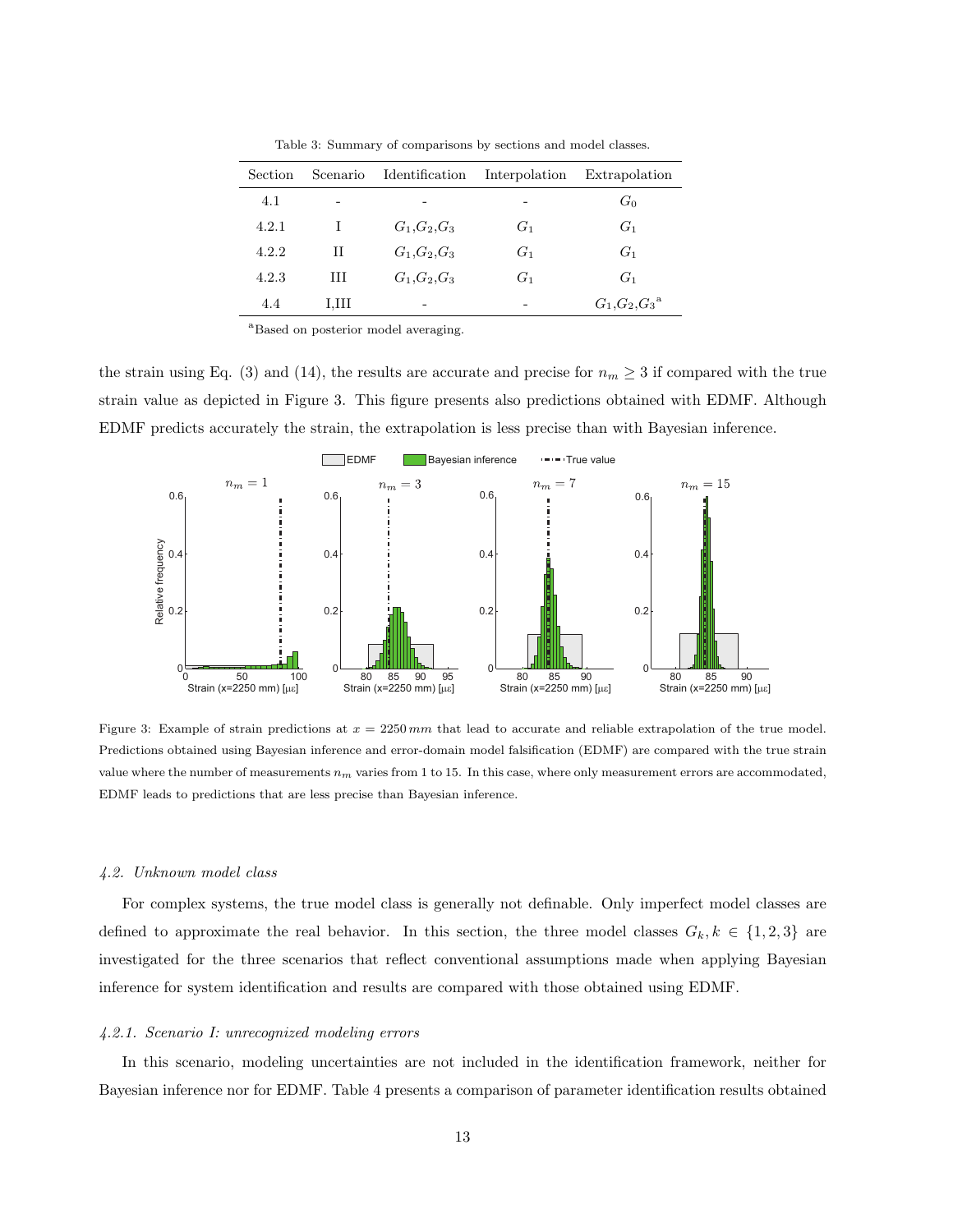using Bayesian inference and EDMF for model classes  $G_1$  to  $G_3$  and  $n_m = 7$ . Since posteriors of E and K are close to a Gaussian distribution, the range of identified values is given with two standard deviations apart from the mean value of the posterior PDF. Posteriors of  $I$  and  $l$  are close to uniform distribution and thus, minimum and maximum values are displayed. This table shows that parameter values that are inferred using Bayesian framework are biased for any model class, while EDMF falsifies all initial model instances. Figure 4 describes parameter identification (Young's modulus), interpolation and extrapolation

|                | Parameter $\theta_k$       | $E[GPa]^a$     | $K[log(Nmm/rad)]^{\rm a}$ | $I/mm^4] \times 10^{8b}$ | $l/mm$ <sup>b</sup> |
|----------------|----------------------------|----------------|---------------------------|--------------------------|---------------------|
| True values    |                            | 70             | 9.8                       | 7.01                     | 8920                |
| Initial ranges |                            | $40 - 100$     | $8 - 12$                  | $6.48 - 7.02$            | $8910 - 9090$       |
|                | Bayesian inference         | $89.1 - 89.7$  |                           |                          |                     |
| $G_1$          | $EDMF$ (min-max)           | $0 \text{ CM}$ |                           | -                        | -                   |
|                | Bayesian inference         |                | $10.18 - 10.21$           | $6.99 - 7.02$            |                     |
| $G_2$          | $EDMF$ (min-max)           |                | $0 \text{ CM}$            | $0 \text{ CM}$           |                     |
|                | Bayesian inference         | $86.8 - 95.7$  |                           | $6.48 - 7.02$            | $9016 - 9090$       |
| $G_3$          | <b>EDMF</b><br>$(min-max)$ | $0 \text{ CM}$ |                           | $0 \text{ CM}$           | $0 \text{ CM}$      |

Table 4: Scenario I: comparison of parameter identification using Bayesian inference and using error-domain model falsification (EDMF) for  $n_m = 7$ . Model-class falsification is indicated as 0 CM (zero candidate models).

<sup>a</sup>Ranges for Bayesian inference are  $\pm 2\sigma$  apart from the mean posterior.

<sup>b</sup>Ranges for Bayesian inference are minimum and maximum values of the posterior.

results obtained using Bayesian inference and EDMF for model class  $G_1$ . Results are compared with the true values. Although similar results are obtained for model classes  $G_2$  and  $G_3$ , the result for the model class having a one-dimensional parameter domain is shown for convenience. This figure exhibits that when modeling uncertainty is not included, Bayesian inference leads to biased identification and predictions, while EDMF falsifies every model in the model class and thus avoids making a wrong parameter-value identification and wrong predictions. This was also observed in Goulet and Smith [20] for parameter identification. Note that model-class falsification is observed only for  $n_m > 1$ . When a single measurement is used, EDMF returns similar results than Bayesian inference for this scenario.

## 4.2.2. Scenario II: recognized modeling errors

In this case, systematic modeling errors are recognized and carefully evaluated by independent Gaussian uncertainties. Table 5 presents a comparison of the parameter identification results obtained using both approaches for the three model classes. This table shows that Bayesian inference makes correct identification of the parameter values. Here, the assumption of independence of errors amongst measurement locations is not justified since the nature of the modeling error induces spatial interdependencies (see Table 1: each model-class definition induces systematic errors). However, correct parameter-value identification is obtained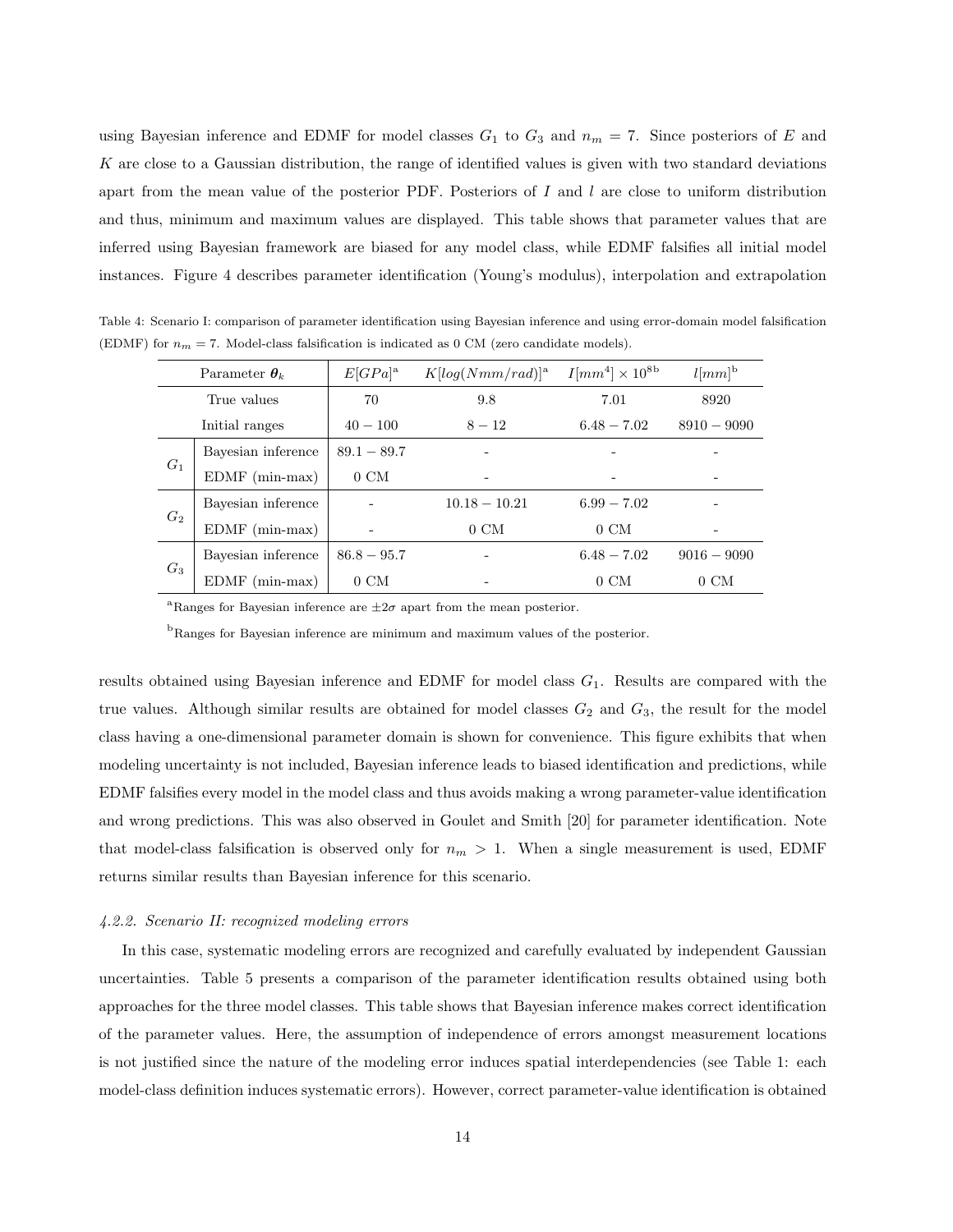

Figure 4: Scenario I: parameter identification (Young's modulus), midspan displacement prediction (interpolation) and strain prediction at  $x = 2250 \, mm$  (extrapolation) using model class  $G_1$  for  $n_m = 7$ . Bayesian inference is compared with EDMF and the true values. Since modeling errors are not taken into account, Bayesian inference leads to biased identification and predictions. EDMF falsifies every model in the model class and thus avoids making a wrong parameter-value identification and wrong predictions.

regardless of this wrong assumption [20, 40]. In addition, EDMF also leads to robust identification of parameter values for each model class.

Figure 5 describes parameter identification (Young's modulus), interpolation and extrapolation results obtained using Bayesian inference and EDMF for model class  $G_1$  and  $n_m = 7$ .

These results are compared with the true values. Bayesian inference results in correct parameter identification as depicted also in Table 5. Interpolation and extrapolation predictive distributions are presented with inclusion of modeling uncertainties and without inclusion of them in order to show the importance of accounting for them in the prediction calculation (Eq. 3). Indeed, when they are included in predictive distribution calculations, interpolation and extrapolation are accurate, which is not the case without inclusion of modeling uncertainties. However, such results are not always obtainable due to either wrongly assumed spatial correlation values or misevaluation of the mean value of the modeling errors. For the model class  $G_2$ , extrapolations are biased even if modeling uncertainty is included in the predictive distribution (see Figure 6).

In this figure, although the true value is near the higher prediction threshold of EDMF, the extrapolation range still includes the true value with  $\phi_p = 95\%$  reliability given the uncertainty distribution, while the position of the true value is in the distribution tail of the Bayesian predictive distribution (larger than  $\pm 2\sigma$  from the mean prediction). Since modeling uncertainty is always included in both identification and prediction processes (Eq. 10 and 11), EDMF is able to identify correctly the parameter value and to predict displacement and strain values accurately and reliably.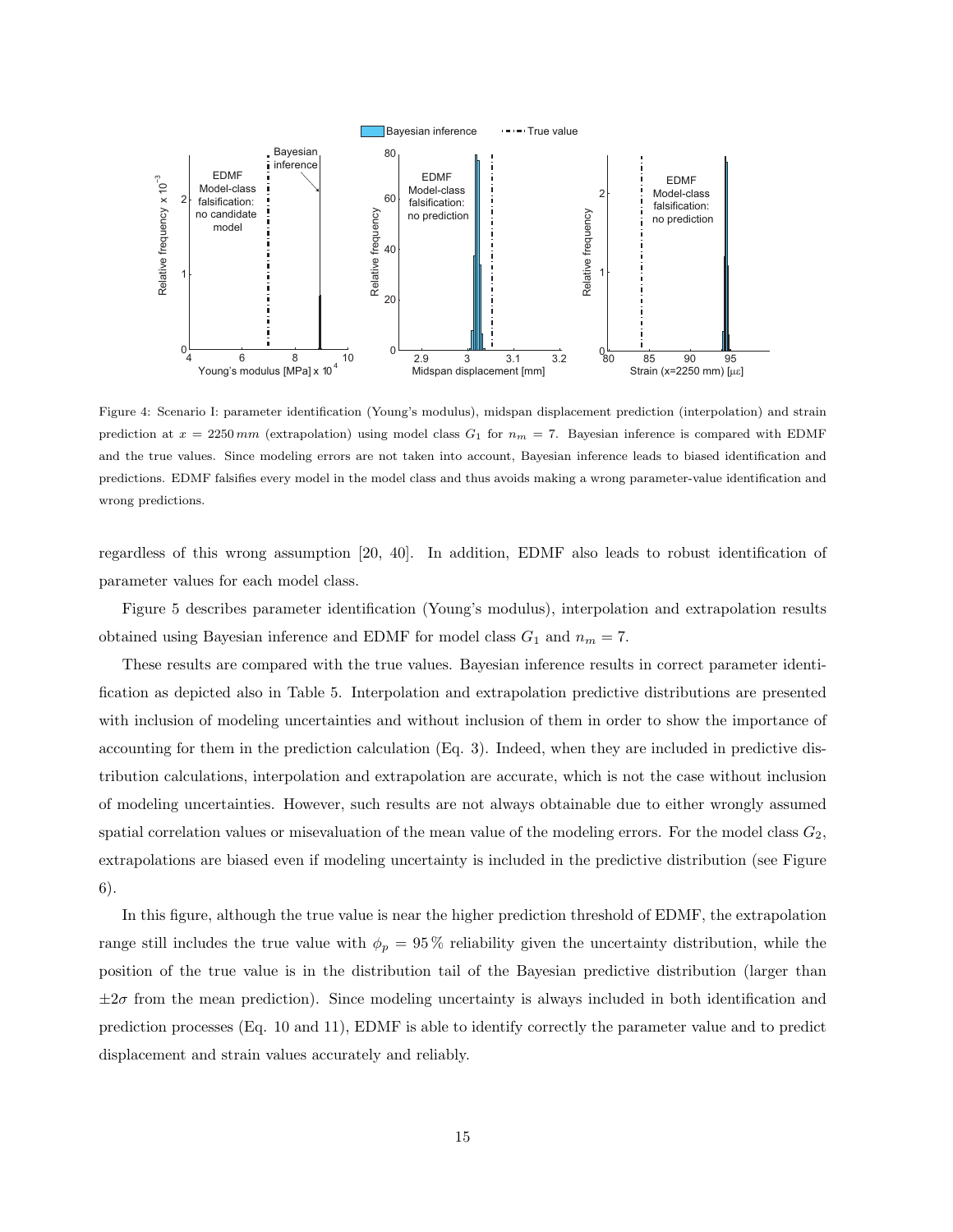|             | Parameter $\theta_k$ | $E[GPa]^a$    | $K[log(Nmm/rad)]^{\rm a}$ | $I/mm^4] \times 10^{8b}$ | $l[mm]^b$     |
|-------------|----------------------|---------------|---------------------------|--------------------------|---------------|
| True values |                      | 70<br>9.8     |                           | 7.01                     | 8920          |
|             | Initial ranges       | $40 - 100$    | $8 - 12$                  | $6.48 - 7.02$            | $8910 - 9090$ |
|             | Bayesian inference   | $68.3 - 72.2$ |                           |                          |               |
| $G_1$       | $EDMF$ (min-max)     | $66.4 - 76.6$ |                           |                          |               |
|             | Bayesian inference   |               | $9.79 - 9.99$             | $6.48 - 7.02$            |               |
| $G_2$       | $EDMF$ (min-max)     |               | $9.65 - 10.1$             | $6.48 - 7.02$            |               |
|             | Bayesian inference   | $69.8 - 79.1$ |                           | $6.48 - 7.02$            | $8910 - 9090$ |
| $G_3$       | $EDMF$ (min-max)     | $66.7 - 84.9$ |                           | $6.48 - 7.02$            | $8910 - 9090$ |

Table 5: Scenario II: comparison of parameter identification using Bayesian inference and using error-domain model falsification (EDMF) for  $n_m = 7$ .

<sup>a</sup>Ranges for Bayesian inference are  $\pm 2\sigma$  apart from the mean posterior.

 $^{\rm b}$  Ranges for Bayesian inference are minimum and maximum values of the posterior.



Figure 5: Scenario II: parameter identification (Young's modulus), midspan displacement prediction (interpolation) and strain prediction at  $x = 2250 \, mm$  (extrapolation) using model class  $G_1$  for  $n_m = 7$ . While systematic modeling errors are estimated and included in the identification, Bayesian inference leads to better identification and extrapolation. However, such results are not always obtainable. In addition, EDMF is robust to systematic modeling errors.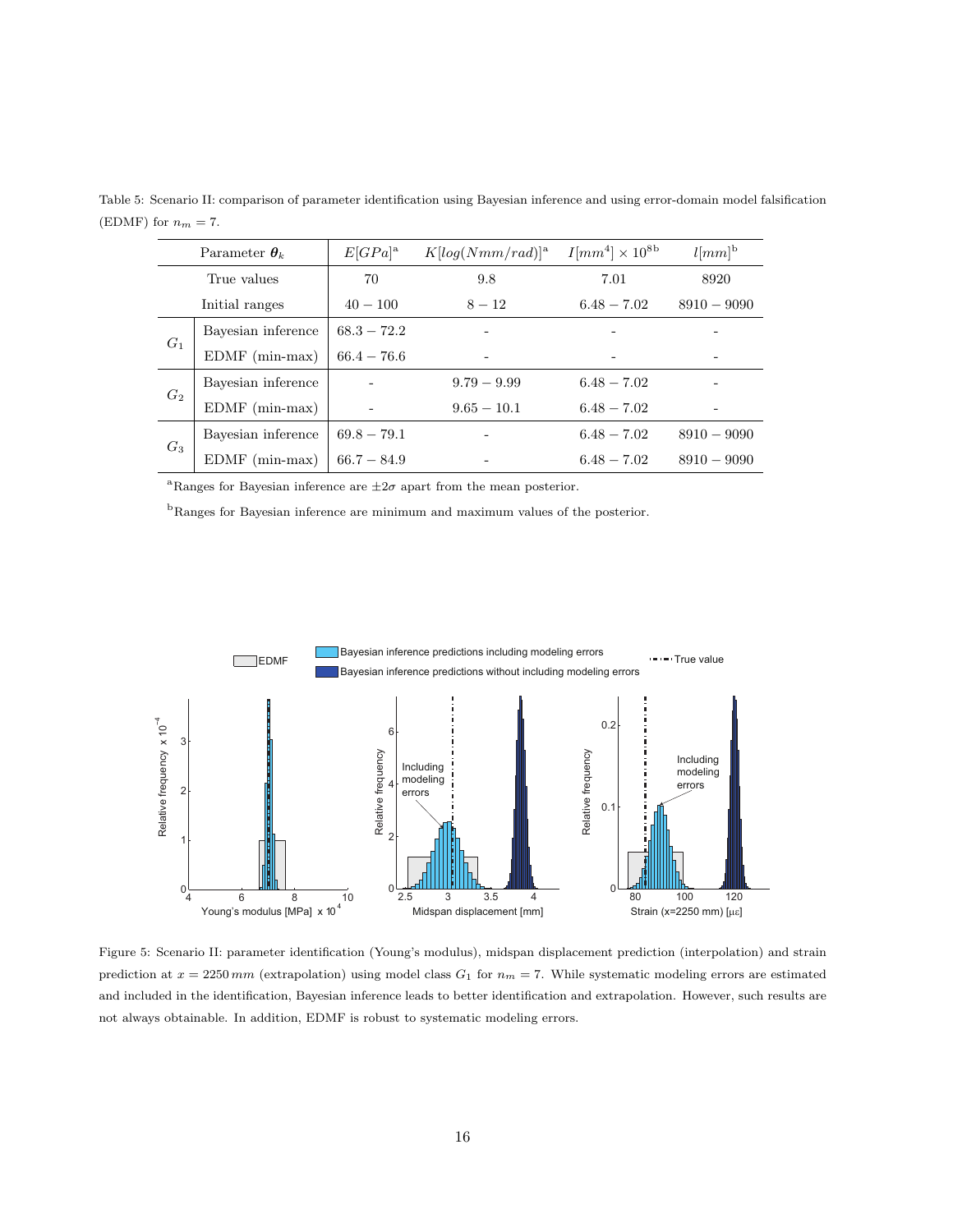

Figure 6: Scenario II: strain prediction at  $x = 2250 \, mm$  (extrapolation) using model class  $G_2$  for  $n_m = 7$ . For this model class, Bayesian inference returns biased extrapolation due to either wrongly assumed spatial correlation values or misevaluation of the mean value of the modeling errors.

# 4.2.3. Scenario III: parametrized modeling uncertainties

In the third scenario, the variance of likelihood function becomes an additional parameter to be identified in Bayesian inference. Table 6 presents a comparison of the parameter identification results obtained using Bayesian inference and EDMF.

Table 6: Scenario III: comparison of parameter identification using Bayesian inference and using error-domain model falsification (EDMF) for  $n_m = 7$ .

|                | Parameter $\theta_k$ | $E[GPa]^a$    | $K[log(Nmm/rad)]^a$ | $I/mm^4] \times 10^{8b}$ | $l/mm$ <sup>b</sup> | $\sigma_{\epsilon}^2 [\%]^{\rm c}$ |
|----------------|----------------------|---------------|---------------------|--------------------------|---------------------|------------------------------------|
| True values    |                      | 70            | 9.8                 | 7.01                     | 8920                |                                    |
|                | Initial ranges       | $40 - 100$    | $8 - 12$            | $6.48 - 7.02$            | $8910 - 9090$       | $0 - 100$                          |
|                | Bayesian inference   | $87.9 - 92.0$ |                     |                          |                     | (0.09; 0.13)                       |
| G <sub>1</sub> | $EDMF$ (min-max)     | $66.4 - 76.6$ |                     |                          |                     |                                    |
|                | Bayesian inference   |               | $10.1 - 10.4$       | $6.48 - 7.02$            |                     | (0.7; 0.69)                        |
| $G_2$          | $EDMF$ (min-max)     |               | $9.65 - 10.1$       | $6.48 - 7.02$            |                     |                                    |
|                | Bayesian inference   | $84.9 - 96.3$ |                     | $6.48 - 7.02$            | $8910 - 9090$       | (0.09; 0.11)                       |
| $G_3$          | $EDMF$ (min-max)     | $66.7 - 84.9$ |                     | $6.48 - 7.02$            | $8910 - 9090$       |                                    |

<sup>a</sup>Ranges for Bayesian inference are  $\pm 2\sigma$  apart from the mean posterior.

<sup>b</sup>Ranges for Bayesian inference are minimum and maximum values of the posterior.

<sup>c</sup>Values for Bayesian inference are (mean;std) of log-normal distribution.

EDMF results, identical to Table 5, are shown a second time for comparison. As for Table 5, ranges for E and K are shown in terms of  $\pm 2\sigma$  from the mean value, I and l in terms of minimum and maximum values and  $\sigma_{\epsilon}^2$ , which is close to a log-normal distribution is described by its mean and standard deviation values. This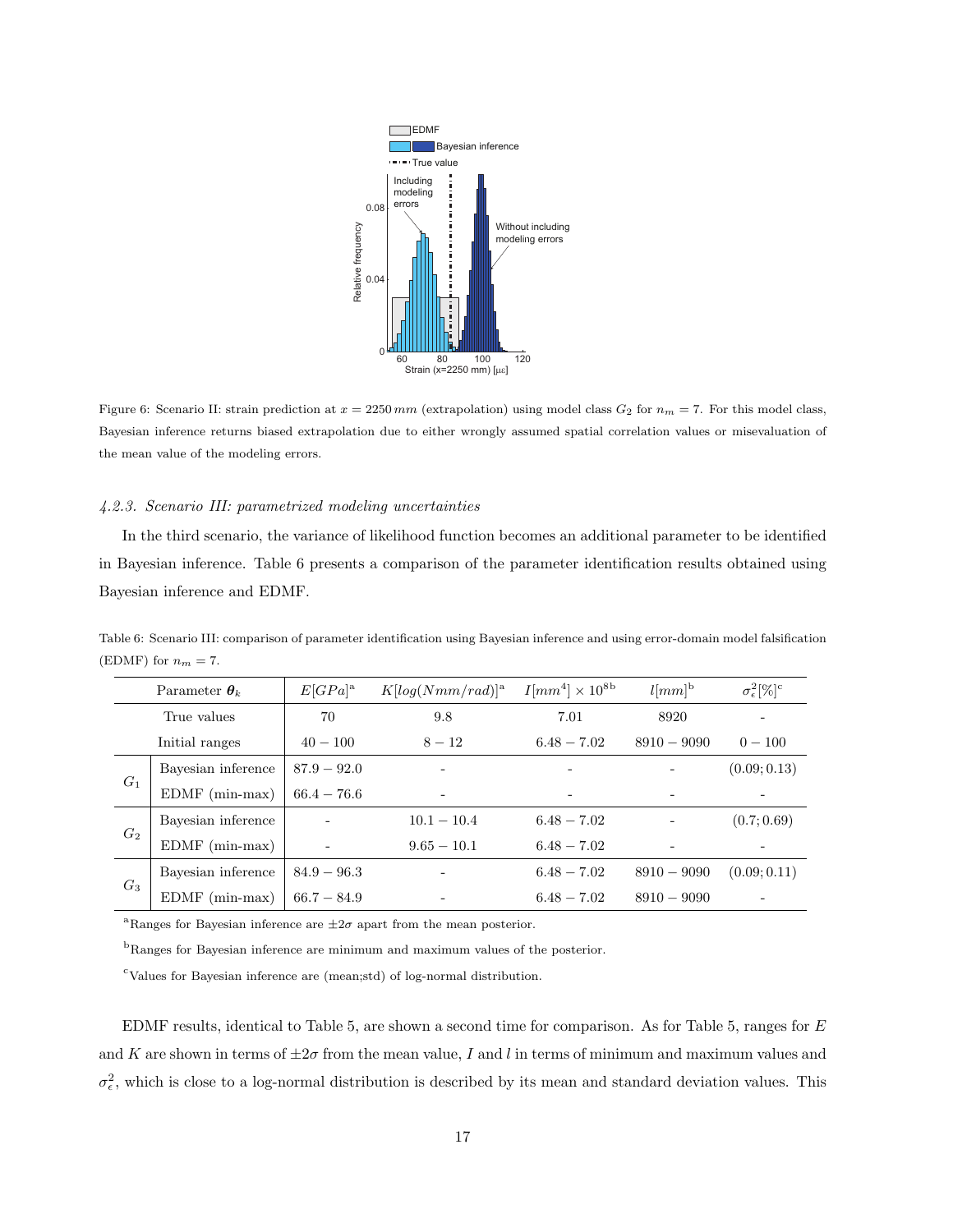table shows that when modeling uncertainties are parametrized and systematic errors are present, Bayesian inference results in biased identification. For model class  $G_2$  and  $G_3$ , although the moment of inertia is correctly identified, the posteriors of the other parameter values are biased. The identified variances do not describe correctly the modeling and measurement errors and thus, the identified parameter values cannot represent the true beam behavior.

Figure 7 describes parameter identification (Young's modulus), interpolation and extrapolation results obtained using Bayesian inference and EDMF for model class  $G_1$  and  $n_m = 7$  and are compared with the true values. Bayesian inference leads to biased identification when compared with the true parameter



Figure 7: Scenario III: parameter identification (Young's modulus), midspan displacement prediction (interpolation) and strain prediction at  $x = 2250 \, mm$  (extrapolation) using model class  $G_1$  for  $n_m = 7$ . When parameterizing the uncertainty variance, Bayesian inference leads to biased identification and extrapolation in the presence of systematic errors. As in scenario II, EDMF leads to robust identification and accurate predictions since modeling errors are accommodated in the same way.

value. In this scenario,  $\sigma_{\epsilon}^2$  acts as a tuning parameter and compensates the effects of the other parameters leading to biased identification. As each parameter value compensates for each other to fit the measurement, interpolating with such models leads to accurate predictions. However, when extrapolating, since wrong parameter values and wrong modeling uncertainties are identified, the predictions are inaccurate. When interpolating, calculations may lead to accurate predictions even if the parameter identification is wrong. This can lead to overconfidence in model classes and thus, inaccurate subsequent extrapolations. As in scenario II, EDMF leads to robust identification and accurate predictions since modeling errors are accommodated in the same way.

# 4.3. Summary of scenarios I to III

Table 7 summarizes findings related to scenarios, model classes and activities such as parameter identification, interpolation and extrapolation for both data-interpretation approaches. Error-domain model falsification is robust whatever activity is performed with each model class. In the first scenario, where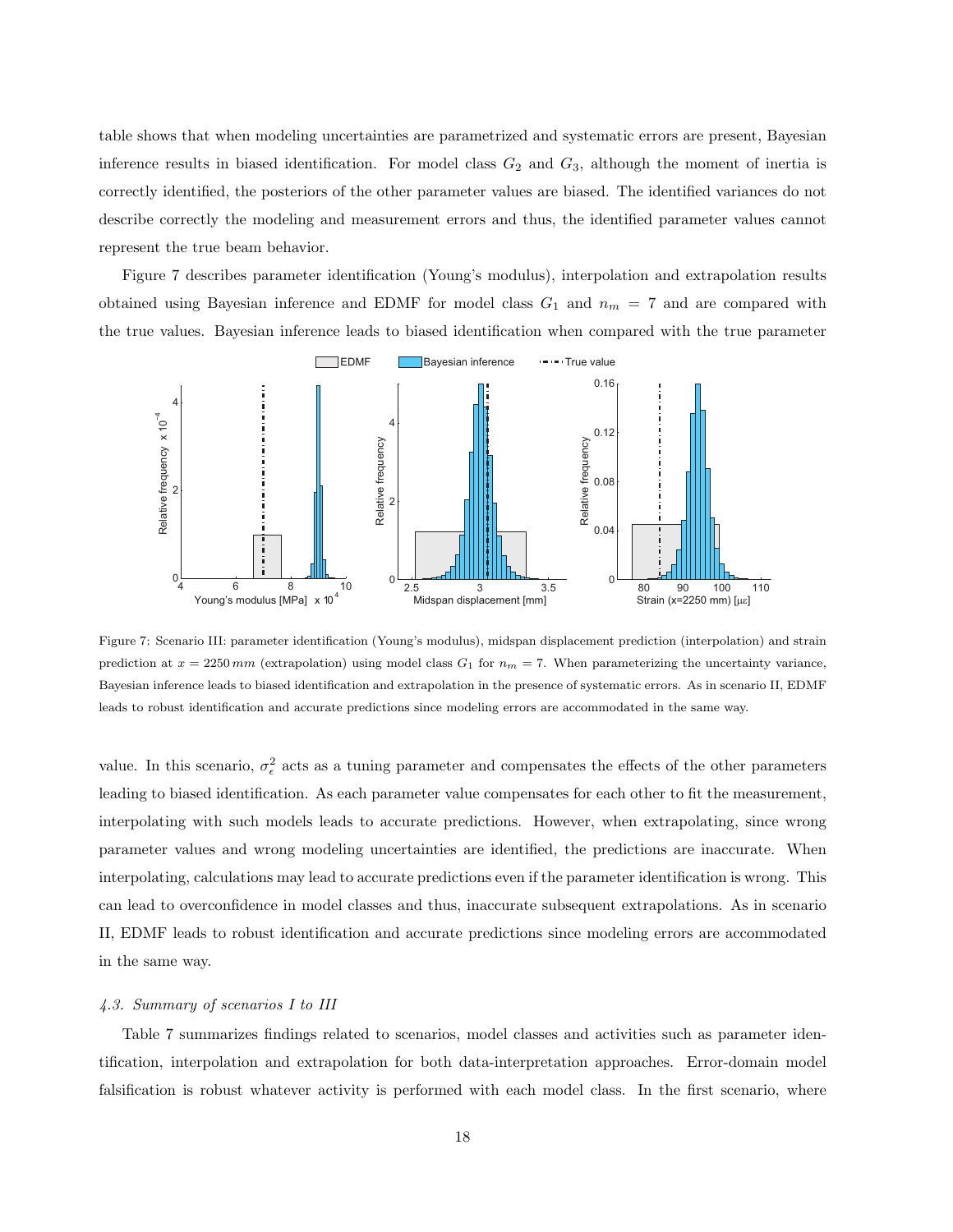| Approach       |                          |       |                                           |   | Bayesian inference |                    |       |                          |       |                    | Error-domain model falsification |                    |               |       |  |
|----------------|--------------------------|-------|-------------------------------------------|---|--------------------|--------------------|-------|--------------------------|-------|--------------------|----------------------------------|--------------------|---------------|-------|--|
| Scenario       | $\overline{\phantom{0}}$ |       |                                           |   | Ш                  |                    |       | $\overline{\phantom{0}}$ |       |                    |                                  |                    | $II$ - $III$  |       |  |
| Model class    | $G_0$                    | $G_1$ | $G_3$<br>$G_1$<br>$G_2$<br>$G_2$<br>$G_3$ |   | $G_1$              | $\scriptstyle G_2$ | $G_3$ | $G_0$                    | $G_1$ | $\scriptstyle G_2$ | $G_3$                            | $\scriptstyle G_1$ | $\, G_{2} \,$ | $G_3$ |  |
| Identification |                          | ×     | ×                                         | × |                    | v<br>₩             | x     | x                        | √     | $\sqrt{a}$         | $\angle a$                       | $\angle$ a         |               |       |  |
| Interpolation  |                          | x     | ×                                         | × |                    |                    |       |                          |       |                    |                                  |                    |               |       |  |
| Extrapolation  |                          | x     | ×                                         | × | ×                  | ×                  | ×     | ×                        |       | $\angle a$         | $\angle a$                       | ٠a                 |               |       |  |

Table 7: Summary of findings ( $\checkmark$ : successful,  $\checkmark$ : not successful).

<sup>a</sup>Provided that a sufficient number of measurements is used (in this case,  $n_m > 1$ ).

modeling errors are not recognized in the presence of systematic errors, EDMF is able to detect erroneous model-class definitions provided that more than a single measurement is used. In other scenarios where modeling errors are adequately estimated, EDMF provides robust parameter identification and accurate predictions. Pasquier et al. [36] have shown that the sensitivity to diagnosis error (i.e. making biased identification) depends on the number of measurements and the degree of misevaluation of either the mean value or the variance of uncertainty. Also, when the variance of modeling uncertainty is underestimated, model-class falsification is possible for a sufficient number of measurements that depends on the degree of underestimation. Although increasing the number of measurements helps, in case of slight underestimation of uncertainty mean value and variance, it may be possible to identify the wrong model class. Nevertheless, EDMF is capable of managing model instances that originate from several model classes.

When the true model class is involved with all uncertainties attached to physical parameters, Bayesian inference leads to accurate and precise identification and predictions. However, in the first scenario, Bayesian inference cannot detect erroneous assumptions made with modeling uncertainties and leads to inaccurate results for any activity and model class. In the second scenario, the inclusion of modeling uncertainties results in accurate identification and interpolations. However, the accuracy of extrapolations cannot be guaranteed for every model class. In the third scenario, the description of uncertainties by a zero-mean Gaussian distribution with parametrization of the variance of the likelihood function is not a robust methodology in the presence of systematic errors. Indeed, the parameter values identified are inaccurate for any model class and thus lead also to inaccurate extrapolations. However, interpolations are accurate since the fitted models have predictions that are valid in the domain of experimentation.

The inaccurate results obtained with Bayesian inference are the consequence of either the underestimation of either the mean value or the variance of the modeling uncertainties in the model-class definition. Since conservative estimation of modeling errors is part of the model-class definition, error-domain model falsification offers an alternative approach that is robust and reliable for identifying systems and making predictions.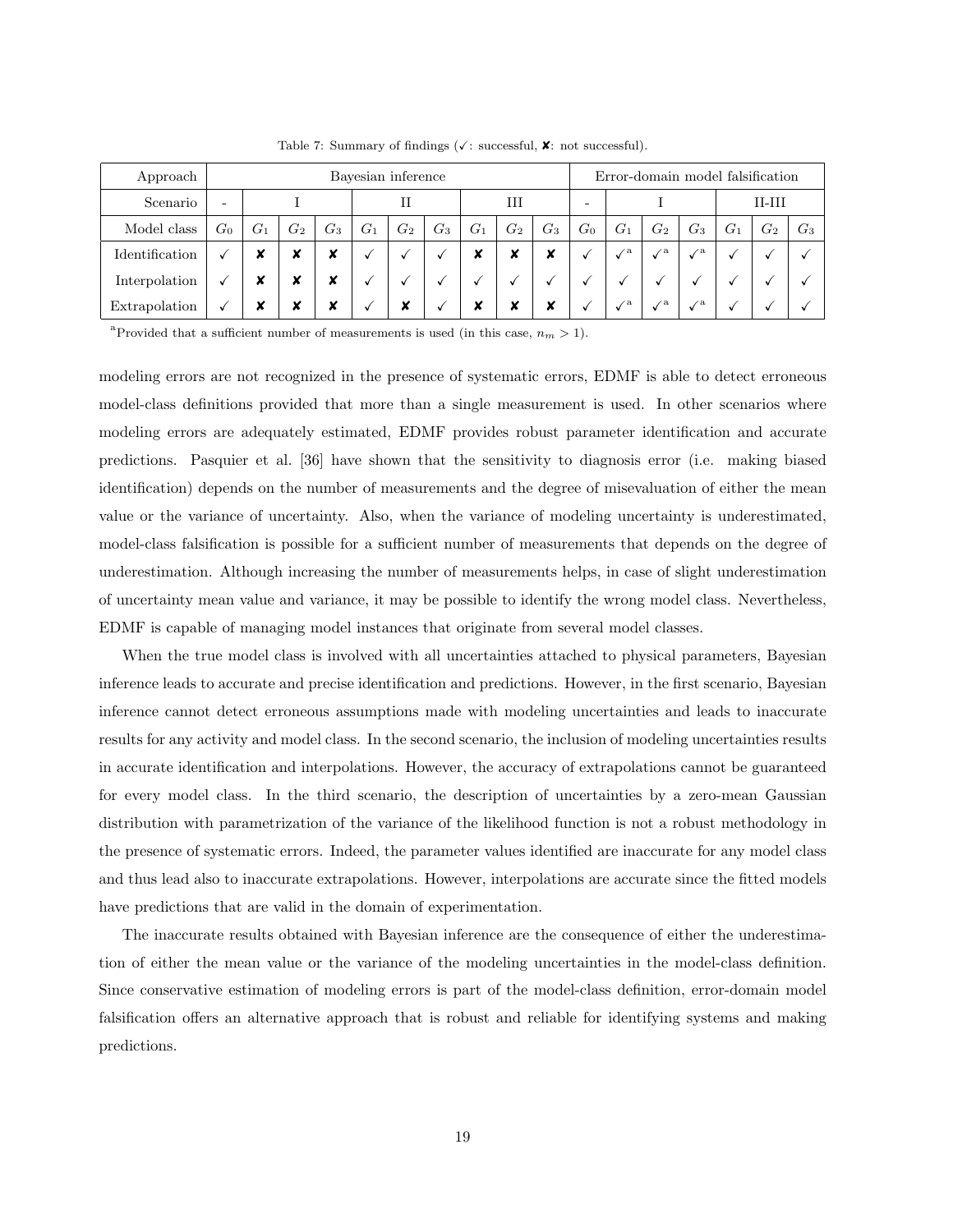#### 4.4. Results obtained using Bayesian model class selection

In situations where various model classes are possible representations of a system, Bayesian model class selection is used either to identify the optimal model class given the measurement data or to rate model classes regarding their plausibilities. This approach is applied for model classes  $G_1$  to  $G_3$  for scenarios I and III by evaluating first the log-evidence for each model class for several numbers of measurements. Then, posterior model averaging is used to study the potential of this methodology for improving prediction accuracy.

Log-evidence values are determined using MCMC simulation with one million Markov Chain samples. Figure 8 presents the comparison of log-evidence values of the three model classes and the true model class obtained using Eq. (5) and calculated for  $n_m$  varying between 1 and 15. Understandably, the true model



Figure 8: Comparison of log-evidence of model classes  $G_1$  to  $G_3$  with the true model class for scenarios I and III where the number of measurements  $n_m$  varies from 1 to 15. The true model class returns the largest log-evidence for any number of measurements. Model class  $G_3$  is the best model class among the three whatever the number of measurements according to Bayesian model-class selection even if the log-evidence of  $G_3$  and  $G_1$  are very close.

class returns the largest log-evidence for any number of measurements. Model class  $G_3$  is the best model class among the three in scenario I for any  $n_m$ . The log-evidence value of model class  $G_2$  is very low compared with the others. This classification is due to the size of the systematic bias in each model class that is lower in  $G_3$  than in  $G_1$  and  $G_2$  and that is reflected in the estimation of the modeling errors in Table 2. In scenario III, the log-evidence values of model classes  $G_1$  and  $G_3$  are very close. Model class  $G_2$  has clearly the lowest log-evidence value for any number of measurement larger than 1. This is due to the identified variance parameter that is larger than for the other model classes as depicted in Table 6.

Based on the log-evidence values, the plausibilities of each model class are updated with Eq. (6). Table 8 summarizes the updated plausibility values. These values reflect the classification of log-evidence values of Figure 8. In scenario I, model class  $G_3$  is optimal for  $n_m > 1$  and in scenario III, these values cannot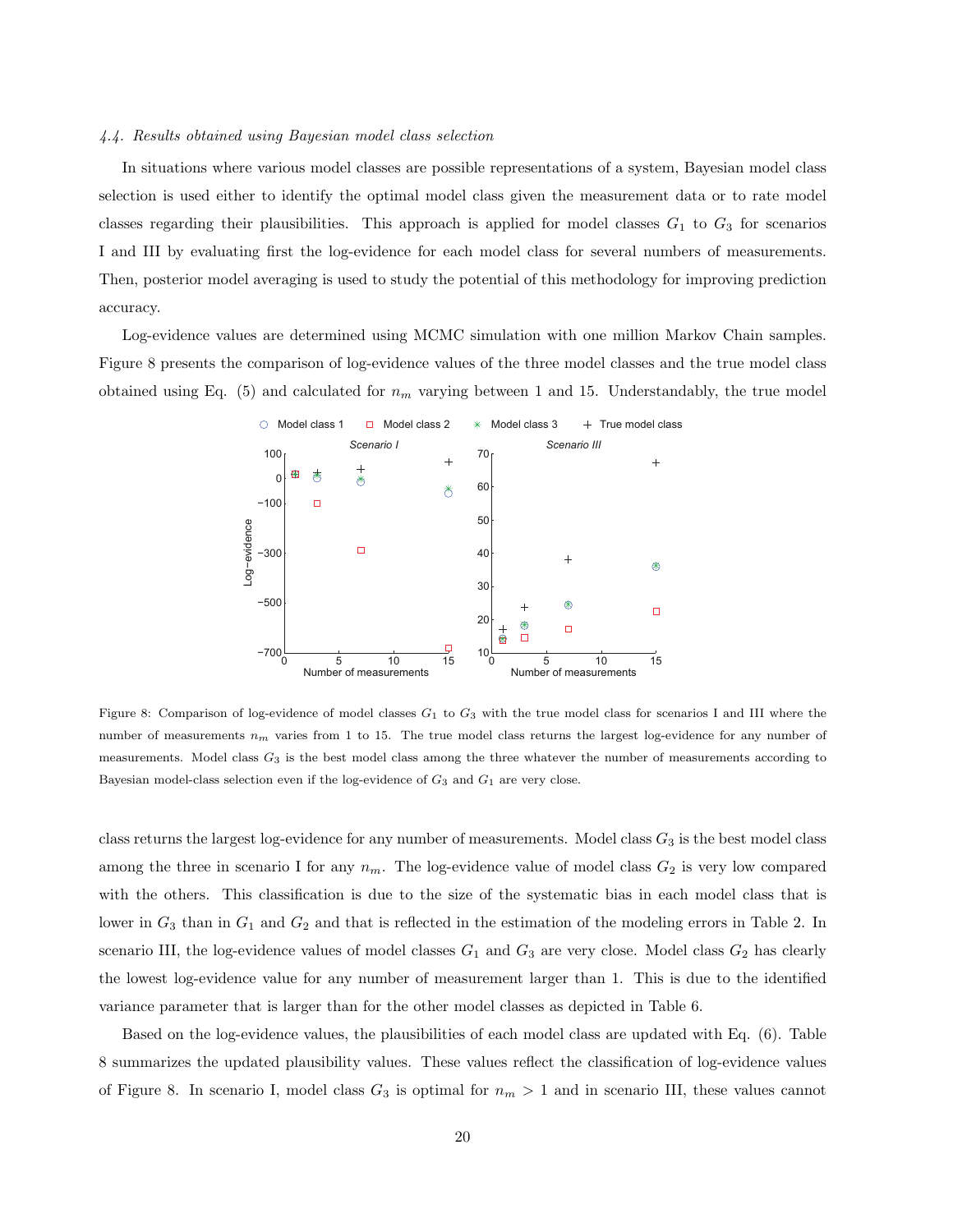depict an unambiguous optimal model class with a plausibility of 1. These plausibility values are then used to weight the predictive distribution of each model class based on Eq. (7) in order to obtain the posterior model averaging of the extrapolation values. Table 8 compares also the model classes using EDMF. In scenario I, although EDMF identifies wrong candidate models for  $n_m = 1$ , all model classes are falsified for  $n_m > 1$ , in agreement with the erroneous model-class definition. In scenario III, candidate models are correctly identified for any set of measurements since the estimated modeling uncertainties are compatible with the model-class definition.

|                   |      |      |      |      | Model-class falsification <sup>a</sup> |      |      |      |                |                |                |   |   |    |
|-------------------|------|------|------|------|----------------------------------------|------|------|------|----------------|----------------|----------------|---|---|----|
| Scenario          |      |      |      |      |                                        | Ш    |      |      |                |                |                |   | Ш |    |
| $n_m$             |      | 3    |      | 15   |                                        | 3    |      | 15   | 3              | −              | 15             | 3 |   | 15 |
| Model class $G_1$ | 0.34 | 0.00 | 0.00 | 0.00 | 0.40                                   | 0.43 | 0.44 | 0.41 | $\overline{0}$ | $\overline{0}$ | $\overline{0}$ |   |   |    |
| Model class $G_2$ | 0.33 | 0.00 | 0.00 | 0.00 | 0.22                                   | 0.01 | 0.00 | 0.00 | $\overline{0}$ | $\overline{0}$ | $\overline{0}$ |   |   |    |
| Model class $G_3$ | 0.33 | 1.00 | 1.00 | 1.00 | 0.38                                   | 0.56 | 0.56 | 0.59 | $\overline{0}$ | $\overline{0}$ | -0             |   |   |    |

Table 8: Model plausibilities obtained using Bayesian model class selection for  $n_m$  varying from 1 to 15.

 $a<sup>a</sup>$ Below, 0 means complete model-class falsification and 1 means that candidate models are identified.

Figure 9 presents strain predictions obtained by weighting each model-class predictive distribution by their plausibility and EDMF predictions of model class  $G_3$  for scenario I and for  $n_m$  varying from 1 to 15. Even by weighting the predictions with the model-class plausibilities, the extrapolations are inaccurate



Figure 9: Comparison of strain predictions (extrapolation) obtained by weighting model-class predictive distributions by their plausibility with EDMF predictions of model class  $G_3$  for scenario I and  $n_m$  varying from 1 to 15. Although predictions are weighted by the model-class plausibilities, the extrapolations are biased for any number of measurements larger than 1. For  $n_m > 1$ , EDMF falsifies the model class and avoids wrong identification and predictions.

for any number of measurements larger than 1. For  $n_m = 1$ , model class  $G_2$  underestimates the strain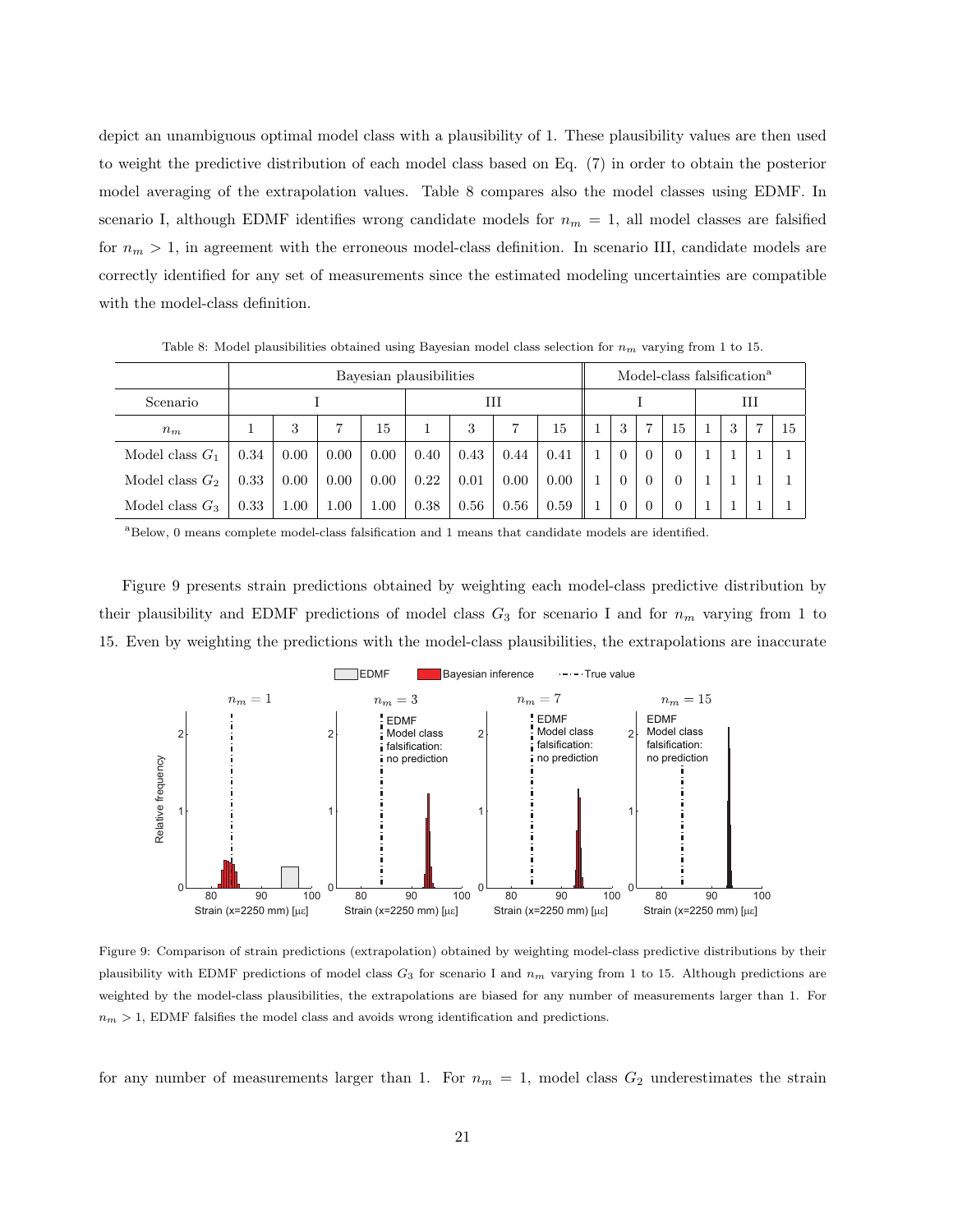prediction, while  $G_1$  and  $G_3$  overestimate it.

When  $n_m$  increases, since all model classes identify incorrectly the parameter values for this scenario, the model class selection is unable to provide better accuracy and reliability of predictions than using a single model class. In addition, the more measurements are used, the more inaccurate the strain prediction is. With EDMF, although a single measurement is insufficient to detect the erroneous assumption of uncertainty estimation since wrong extrapolations are obtained, this approach avoids incorrect extrapolations when  $n_m$ increases.

Figure 10 presents the same comparison as in Figure 9 for scenario III. By weighting the predictions with the model class plausibilities, the extrapolations are still inaccurate for any number of measurements larger than 1. In addition, in this scenario also, when the number of measurements increases, the prediction inaccuracy increases. The extrapolations obtained using EDMF and model class  $G_3$  are accurate and reliable for any number of measurements. Here, only the extrapolations using  $G_3$  are shown because this is the most accurate model class among the three and also, this model class has the least bias. For this scenario, posterior model averaging is unable to help improve the accuracy and the reliability of extrapolations.



Figure 10: Comparison of strain predictions obtained by weighting model-class predictive distributions by their plausibility with EDMF predictions of model class  $G_3$  for scenario III and  $n_m$  varying from 1 to 15. Although predictions are weighted by the model-class plausibilities, the extrapolations are biased for any number of measurements larger than 1. In addition, the prediction inaccuracy increases when additional measurements are involved. EDMF is still robust to systematic modeling errors and provide accurate identification and extrapolation of any number of measurements.

Figure 9 and 10 demonstrate that Bayesian model class selection may not be able to uncover wrong assumptions related to model classes and modeling error estimations and thus, it is not possible to determine the accuracy of extrapolations. These figures along with Table 8 demonstrate also that EDMF is robust when erroneous assumptions are made regarding modeling errors (provided that more than a single measurement is used), thereby avoiding making inaccurate extrapolations. When modeling errors are compatible with model-class definitions, EDMF provides accurate and reliable extrapolations.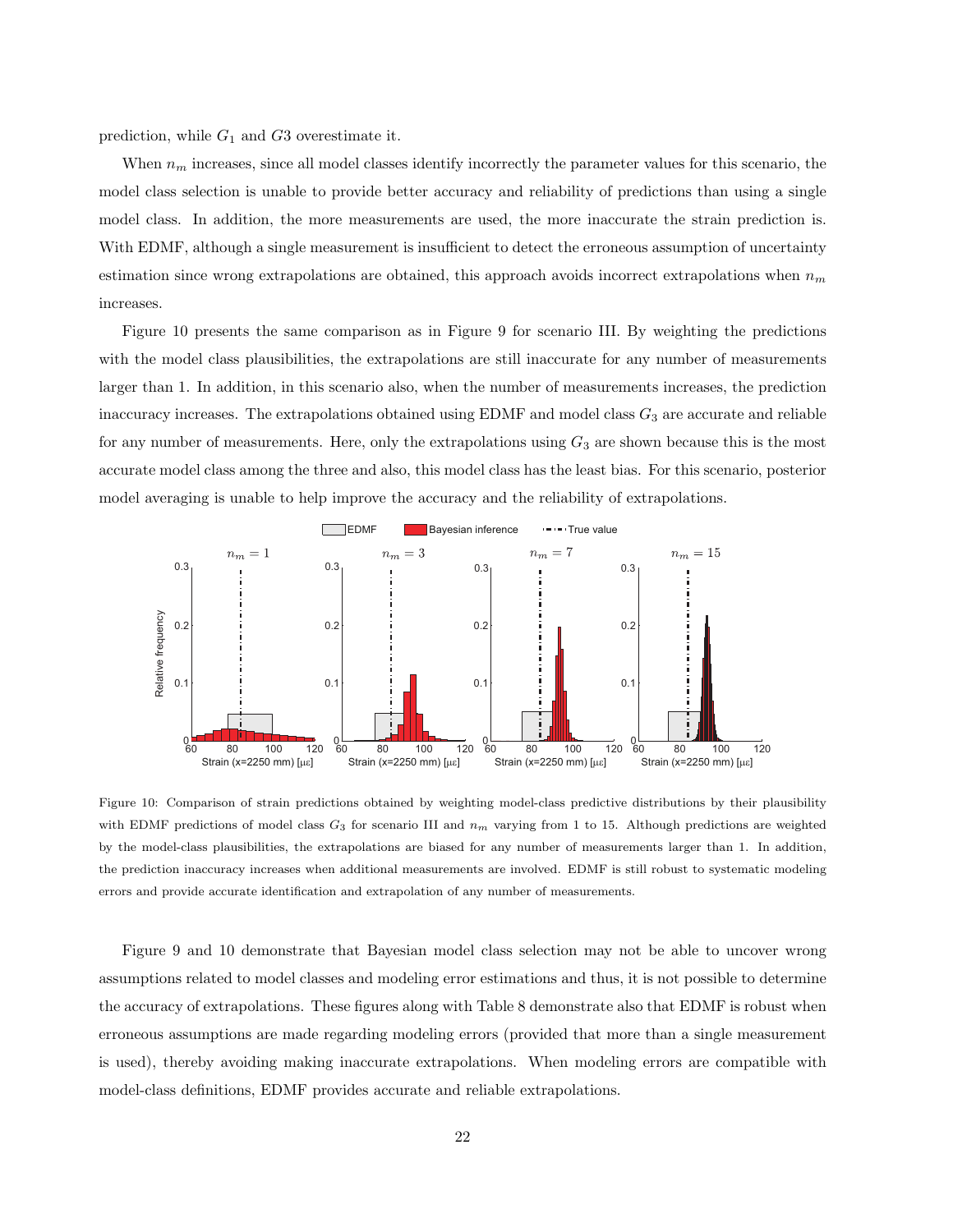Figure 11 compares the initial-model-set (IMS) strain predictions, the candidate-model-set (CMS) predictions for model class  $G_3$  and  $n_m = 7$ , and the true strain value. Taking all cases, the reduction in prediction



Figure 11: Strain prediction ranges for model class  $G_3$  using the initial model set (IMS), the candidate model set (CMS) for  $n_m = 7$ , and the true strain value. The reduction in prediction range from IMS predictions to CMS predictions is up to 83%. EDMF is thus able to reduce significantly the uncertainty associated with the extrapolations and return reliable predictions.

range from IMS predictions to CMS predictions is up to 83 %. While in general, EDMF returns less precise predictions than Bayesian inference, when compared with the initial knowledge of structural behavior (IMS), EDMF is able to significantly reduce the uncertainty associated with the extrapolations and return reliable predictions.

### 5. Discussion

For complex civil structures, accuracy of model predictions is important since it governs management decisions such as retrofit, repair and replacement. In such systems, physics-based models are usually imperfect and induce systematic modeling errors. The illustrative example demonstrates that erroneous assumptions regarding modeling uncertainty lead to inaccurate Bayesian predictive distributions that might consequently lead to bad decisions. Although including these uncertainties in the Bayesian framework improves the accuracy of extrapolations, predictions are inaccurate in some situations. Conversely, error-domain model falsification is robust in every scenario and thus, this approach provides accurate and reliable predictions.

The simplicity of the illustrative example allows for knowledge of true values, thus providing a comparative basis for data-interpretation approaches. In real systems, true values are unknown. However, this study is necessary for investigating the validity of such approaches. System-identification techniques that may not be robust and accurate for simple examples are unlikely to be adequate for identification of complex systems in practice.

The estimation of modeling errors, knowing the true values, is trivial. For complex systems, some modeling errors, such as geometric variability of the system, the variability of material properties and meshrefinement uncertainty of finite-element models, can be explicitly quantified. Other sources are estimated based on engineering judgment. This requires that the nature of the modeling error is recognized. Brynjarsdóttir and O'Hagan [10] observed that modelers are aware of what physical processes are missing in the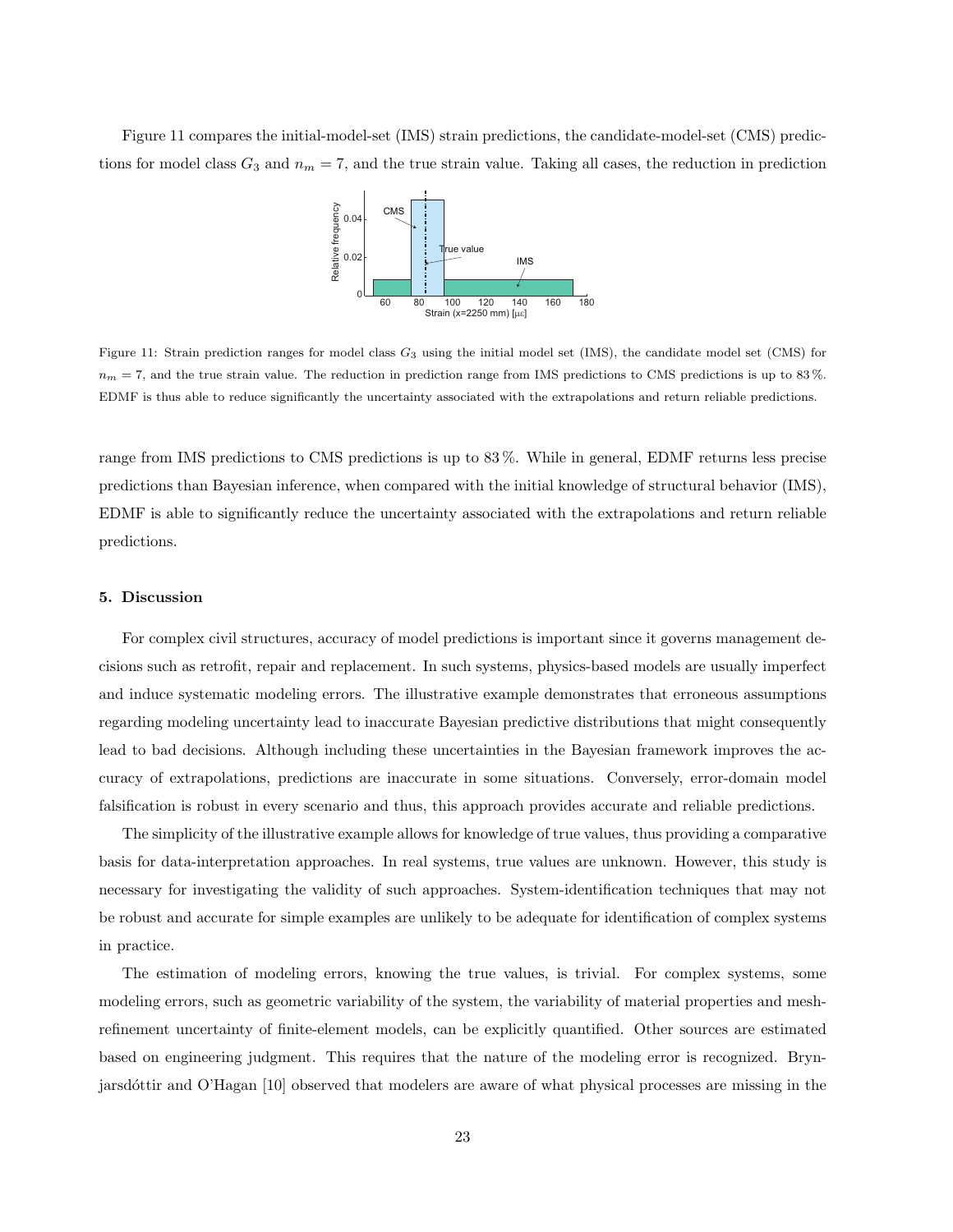model, and they also recommend the use of engineering judgment to estimate model discrepancy. Estimating modeling errors rather than modifying the model is meaningful in situations where improving the model is not possible and when changes would complicate the model to an extent that would either increase the number of parameters to identify or lengthen computational time excessively.

When modeling errors are not included during system identification and systematic errors are present, error-domain model falsification is able to falsify the model class and avoid making wrong predictions. By including estimated modeling errors, EDMF is able to select model classes based on their prediction precision. Even if the precision is low, predictions are accurate, and when further information is gathered, prediction precision may be increased. Thus, EDMF is able to explore possible model classes by falsifying inadequate model classes and by selecting promising ones based on prediction precision. For this exploration, model classes need to be defined as two components: (1) unknown physical parameters that are identified using measurements; and (2) conservative modeling error estimations that cannot be represented only as uncertainties related to physical parameters. This second component is the reason for the words "error domain" in EDMF. Special care is needed for the estimation of the modeling errors and it should be done independently of the identification process. Parametrization of uncertainties to increase confidence in estimated values is not always successful.

System identification of complex civil structures is an ill-posed task that is carried out in open-world conditions and that leads to multiple solutions for the structural health management of existing structures. In such complex tasks, engineers have to rely on heuristics and experience as well as data-interpretation tools such as Bayesian inference and EDMF. Engineering knowledge combines with data interpretation through assumptions in processes such as model-class building, initial ranges of parameter values and estimation of modeling and measurement errors. In addition, data interpretation needs to be flexible with respect to modification of the engineering knowledge and robust with respect to simplifying assumptions.

## 5.1. A knowledge intensive example

Figure 12 presents a full-scale bridge that is studied in [35]. EDMF has been used for the study of this structure using measurement data recorded from static load tests in order to identify candidate models that are then used to predict remaining fatigue life of critical connections.

A FE model is built and several sources of modeling uncertainty are identified, including rotational stiffness of truss connections, stiffness of expansion joints, material properties, geometrical properties, mesh refinement and other model simplifications. The most influential sources of uncertainty are taken as parameters and the others are represented by modeling uncertainties, estimated using engineering judgment and field heuristics, and then combined to determine  $U_{c,i}$ .

Sources such as Poisson's ratio, diameter and thickness of hollow sections are parametrized and evaluated through the FE model using Monte Carlo simulation. For the others, conservative estimations of the PDF of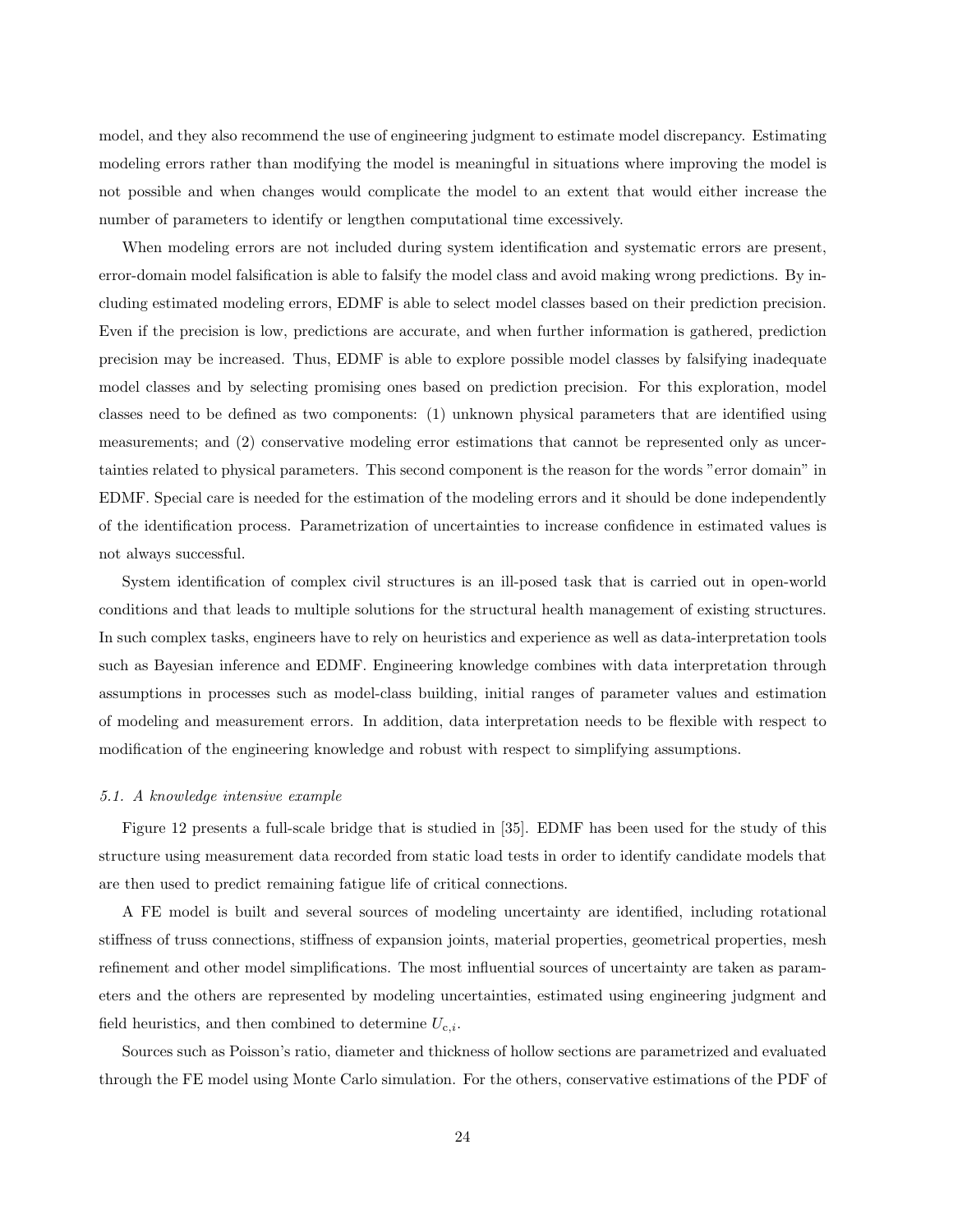

Figure 12: Example of the Aarwangen Bridge and description of modeling uncertainties induced by model simplifications. Engineering knowledge is required to build the model class and identify sources of modeling and measurement errors to accommodate in EDMF in order to identify candidate models and predict remaining fatigue life of critical connections.

each source are made based on engineering judgment. Systematic bias due to model simplifications, such as boundary conditions and truss connections, are estimated and included in the threshold-bound calculation. The engineering knowledge required to support the identification and the evaluation of remaining fatigue life of such complex civil structures evolves as information is acquired and it often necessitates modification. Table 9 summarizes the engineering knowledge that is required for the study of a structure such as the Aarwangen Bridge.

EDMF presents the advantage of estimating modeling errors and accommodating any value of correlation since thresholds represent a rectangular coverage region that is conservatively adjusted to the number of measurements using the Sidák correction [20]. However, in the case of slight underestimation of uncertainty mean value and variance, it may be possible to make a diagnosis error by falsely accepting wrong model instances instead of falsifying the entire model class. Nevertheless, EDMF is capable of managing model instances that originate from several model classes.

Common use of Bayesian inference does not account for systematic errors. In addition, it usually leads to unsafe assumptions describing modeling and measurement errors by a joint independent zero-mean Gaussian PDF. Such practices would require the parametrization of all sources of modeling uncertainty such as is illustrated for model class  $G_0$ . However, since there may be tens of sources, this is usually not feasible for complex structures and it may also lead to an over-fitted model class. In addition, usage of Bayesian model-class selection may lead to overconfidence in a model-class choice for the Aarwangen Bridge. Thus, traditional use of Bayesian inference is not compatible with diagnosis and prognosis tasks of real case studies.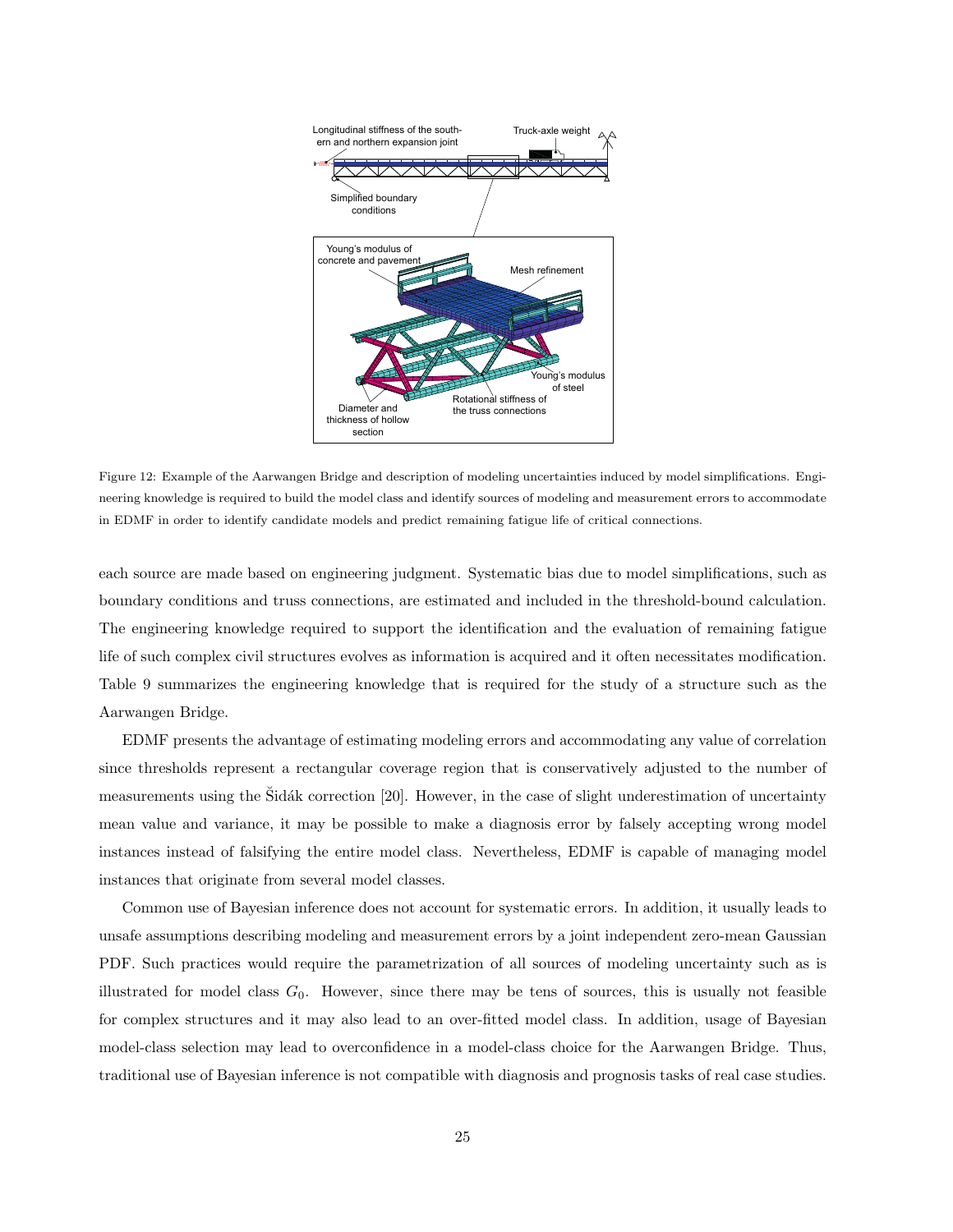Table 9: Summary of the engineering knowledge necessary to perform parameter identification and remaining-fatigue-life predictions of a structure such as the Aarwangen Bridge. Since these tasks are knowledge intensive, ease of representation and modification are important aspects.

| Required engineering knowledge                                        | Ease of representation and modification within EDMF                                                                                                                                                              |
|-----------------------------------------------------------------------|------------------------------------------------------------------------------------------------------------------------------------------------------------------------------------------------------------------|
| Model-class building                                                  | Behavioral hypotheses are tested with measurement data<br>(EDMF supports model class exploration through falsi-<br>fying erroneous model classes)                                                                |
| Initial parameter ranges                                              | Included explicitly in the initial model set                                                                                                                                                                     |
| Identification of sources of errors                                   | Ease of modification through combination of all sources<br>of uncertainty                                                                                                                                        |
| Estimation of modeling and mea-<br>surement errors for identification | Inclusion of modeling bias due to simplifications, ease of<br>modification and robust to unknown correlation values<br>[20]                                                                                      |
| Estimation of modeling errors for<br>prediction                       | Inclusion of modeling bias, ease of modification, partic-<br>ularly for sources that do not need to be accounted for<br>explicitly in the predictions <sup>a</sup> and robust to unknown cor-<br>relation values |

<sup>a</sup>For example, for remaining-fatigue-life predictions, variability of diameter and thickness of hollow sections are already taken into account in the fatigue-strength curves provided by codes.

Conservative estimations of modeling errors are needed to avoid the risk of falsely identifying a wrong model class. However, if estimations are over-conservative, the performance of the identification and the predictions decreases. In the context of health management of structures such as the Aarwangen Bridge, it would be useful to more precisely quantify the modeling errors of simplified components of the model class through experimental testing and refined modeling. Since the computational demand of very detailed FE model may be prohibitive, the systematic errors made by simplifying the modeling of a repeated component may be estimated such that an appropriate performance of the identification and the predictions is obtained. Engineering compromise between model complexity and model performance is thus supported transparently.

Nevertheless, in the presence of outlier measurements, the identification of a wrong model class may not be avoided. Future work is thus needed to include robustness with respect to such aspects in the EDMF methodology.

#### 6. Conclusion

This paper compares the impact of common assumptions that are made for inclusion of modeling uncertainty in model-based data-interpretation tasks. Comparisons are made in terms of parameter identification and accuracy of predictions. In addition, model-class selection is studied for two data-interpretation approaches, Bayesian inference and error-domain model falsification, for three model classes describing a simple beam. This study leads to the following conclusions: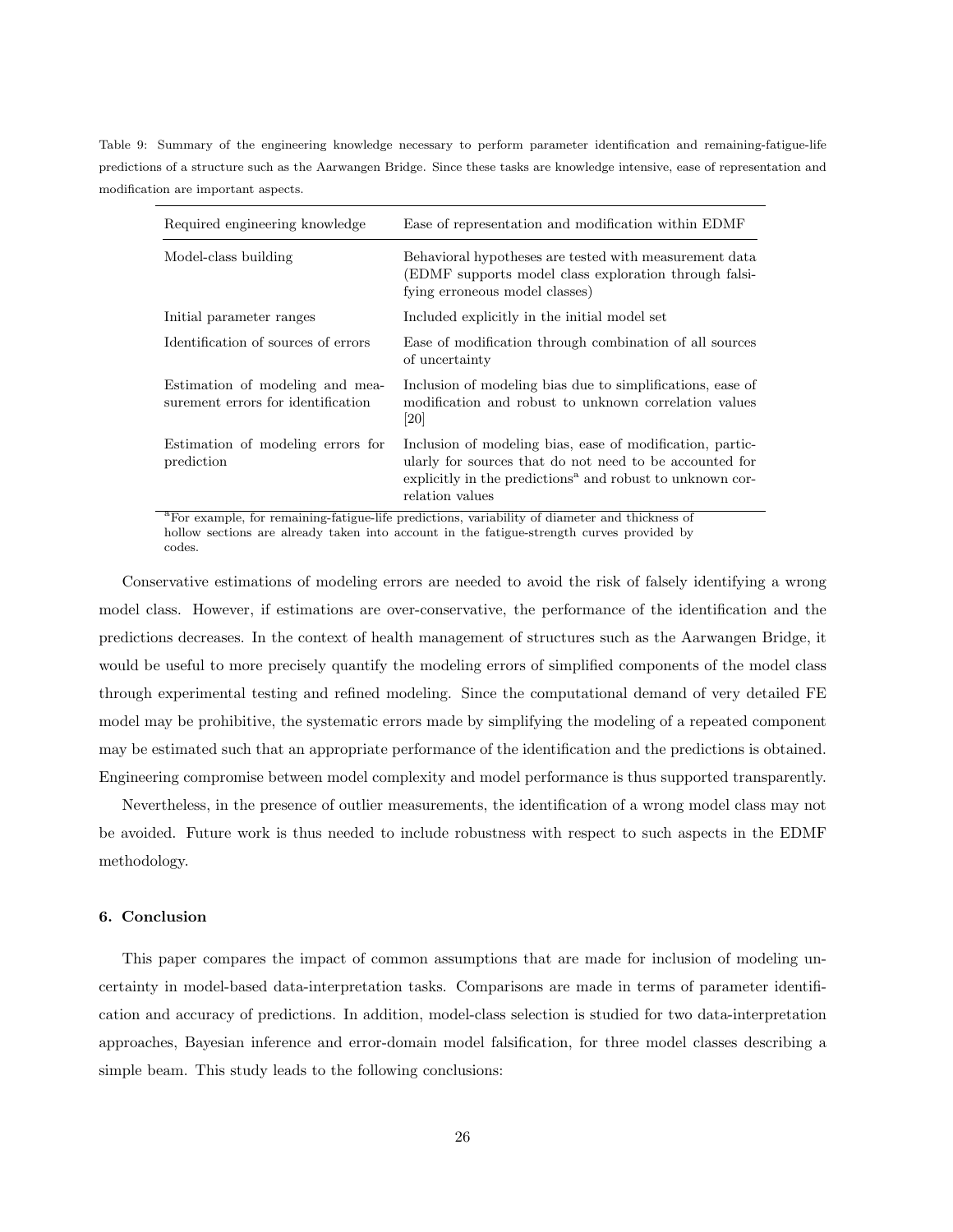- Although estimating modeling errors is a difficult task, error-domain model falsification provides robust identification and accurate predictions in the presence of systematic errors. Since EDMF results are insensitive to changes in correlations, the correlations induced by systematic errors have no consequence.
- EDMF is able to support model-class selection by detecting erroneous model-class definitions. Although complete falsification is not assured when the model class is wrong, when it does occur, model-class selection is supported.
- Robust model classes that describe complex systems include two components: (1) unknown physical parameters that are identified using measurements; and (2) conservative modeling error estimations that cannot be represented only as uncertainties related to physical parameters.
- Common assumptions involving descriptions of modeling and measurement uncertainties by independent zero-mean Gaussian distributions may lead to inaccurate predictions in the presence of systematic modeling errors, particularly when extrapolating. In addition, through evaluating the relative plausibility of available model classes, Bayesian model class selection may not be able to uncover wrong assumptions related to model classes and modeling error estimations, and thus it may be not possible to ensure robustness of parameter identification and accuracy of extrapolations.
- EDMF involves representations of knowledge that are easy to understand. This feature is most attractive when knowledge needs to be modified as it is often the case in system identification of complex systems.

#### Acknowledgements

This work was funded by the Swiss National Science Foundation under Contract no. 200020-144304. The authors acknowledge Dr. J.-A. Goulet for fruitful discussions.

#### References

- [1] C. Argyris, P. Tsopelas, and C. Papadimitriou. Bayesian uncertainty quantification in seismically isolated structures equipped with nonlinear hysteretic devices. In J. Rodellar, A. Güemes, and F. Pozo, editors, Proceedings of the 6th World Conference on Structural Control and Monitoring (WCSCM), Barcelona, Spain, pages 2478–2488, 2014.
- [2] S. Atamturktur, Zh. Liu, and H. Cogan, S.and Juang. Calibration of imprecise and inaccurate numerical models considering fidelity and robustness: a multi-objective optimization-based approach. Structural and Multidisciplinary Optimization, pages 1–13, 2014.
- [3] J.L. Beck. Bayesian system identification based on probability logic. Structural Control and Health Monitoring, 17(7): 825–847, 2010.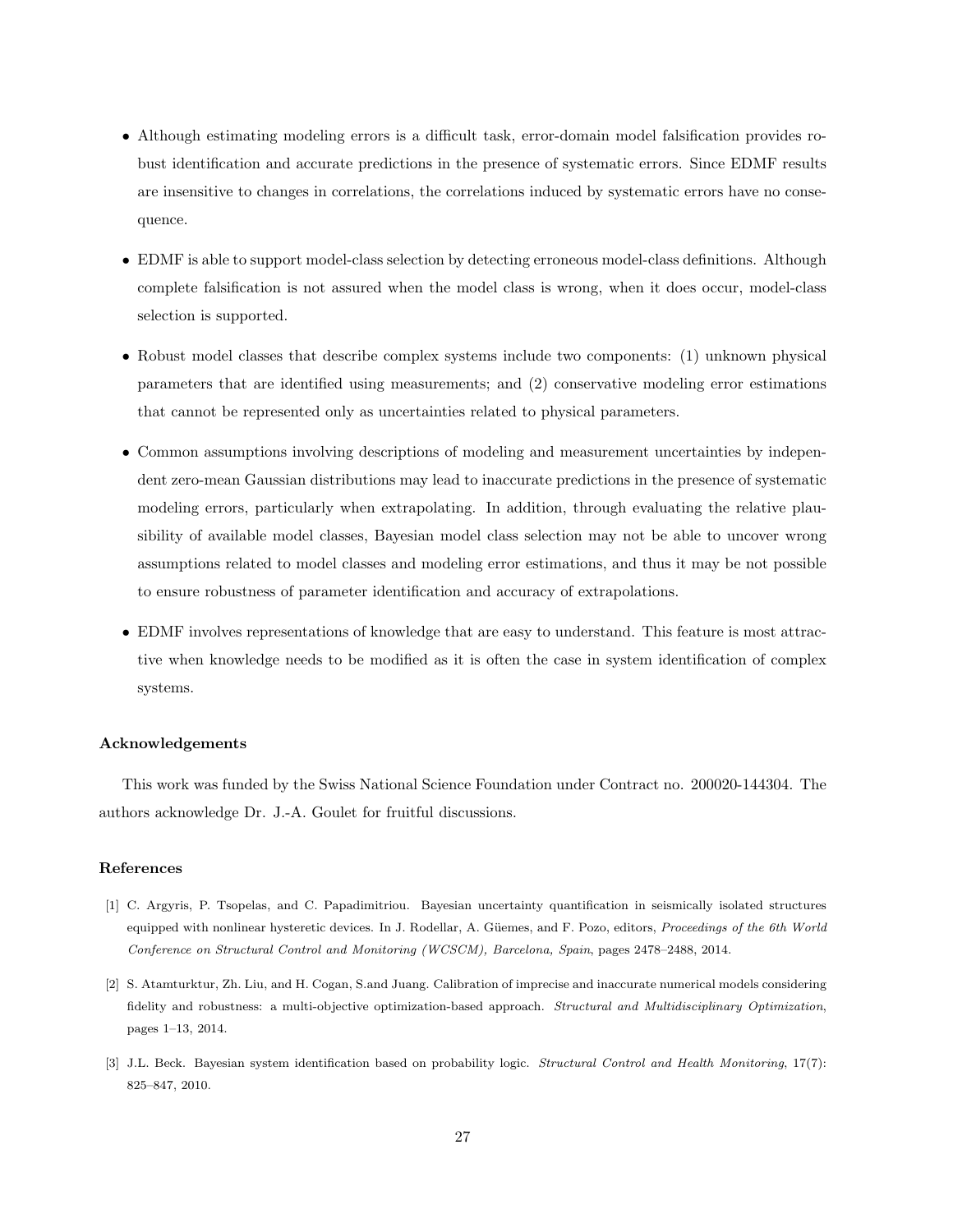- [4] J.L. Beck and S.-K. Au. Bayesian updating of structural models and reliability using Markov chain Monte Carlo simulation. Journal of Engineering Mechanics, 128(4):380–391, 2002.
- [5] J.L. Beck and L.S. Katafygiotis. Updating models and their uncertainties. I: Bayesian statistical framework. Journal of Engineering Mechanics, 124(4):455–461, 1998.
- [6] J.L. Beck and K.-V. Yuen. Model selection using response measurements: Bayesian probabilistic approach. Journal of Engineering Mechanics, 130(2):192–203, 2004.
- [7] I. Behmanesh, B. Moaveni, G. Lombaert, and C. Papadimitriou. Hierarchical Bayesian model updating for structural identification. Mechanical Systems and Signal Processing, in press, 2015.
- [8] K. Beven. A manifesto for the equifinality thesis. Journal of Hydrology, 320(1-2):18–36, 2006.
- [9] K. Beven and A. Binley. The future of distributed models: Model calibration and uncertainty prediction. Hydrological Processes, 6(3):279–298, 1992.
- [10] J. Brynjarsdóttir and A. O'Hagan. Learning about physical parameters: The importance of model discrepancy. Inverse Problems, 30(11):114007, 2014.
- [11] J.L. Cheung, S.H.and Beck. Bayesian model updating using hybrid Monte Carlo simulation with application to structural dynamic models with many uncertain parameters. Journal of Engineering Mechanics, 135(4):243–255, 2009.
- [12] S.H. Cheung and J.L. Beck. Calculation of posterior probabilities for bayesian model class assessment and averaging from posterior samples based on dynamic system data. Computer-Aided Civil and Infrastructure Engineering, 25(5):304-321, 2010.
- [13] M. Chiachío, J. Chiachío, G. Rus, and J.L. Beck. Predicting fatigue damage in composites: A Bayesian framework. Structural Safety, 51:57–68, 2014.
- [14] J. Ching and Y.-C. Chen. Transitional Markov chain Monte Carlo method for Bayesian model updating, model class selection, and model averaging. Journal of Engineering Mechanics, 133(7):816–832, 2007.
- [15] N.C. Dubbs and F.L. Moon. Comparison and implementation of multiple model structural identification methods. Journal of Structural Engineering, in press:04015042, 2015.
- [16] I. Farajpour and S. Atamturktur. Error and uncertainty analysis of inexact and imprecise computer models. Journal of Computing in Civil Engineering, 27(4):407–418, 2012.
- [17] B. Goller and G.I. Schuëller. Investigation of model uncertainties in Bayesian structural model updating. Journal of Sound and Vibration, 330(25):6122–6136, 2011.
- [18] B. Goller, J.L. Beck, and G.I. Schuëller. Evidence-based identification of weighting factors in Bayesian model updating using modal data. Journal of Engineering Mechanics, 138:430–440, 2012.
- [19] J.-A. Goulet and I.F.C. Smith. Performance-driven measurement system design for structural identification. Journal of Computing in Civil Engineering, 27(4):427–436, 2013.
- [20] J.-A. Goulet and I.F.C. Smith. Structural identification with systematic errors and unknown uncertainty dependencies. Computers & Structures, 128:251–258, 2013.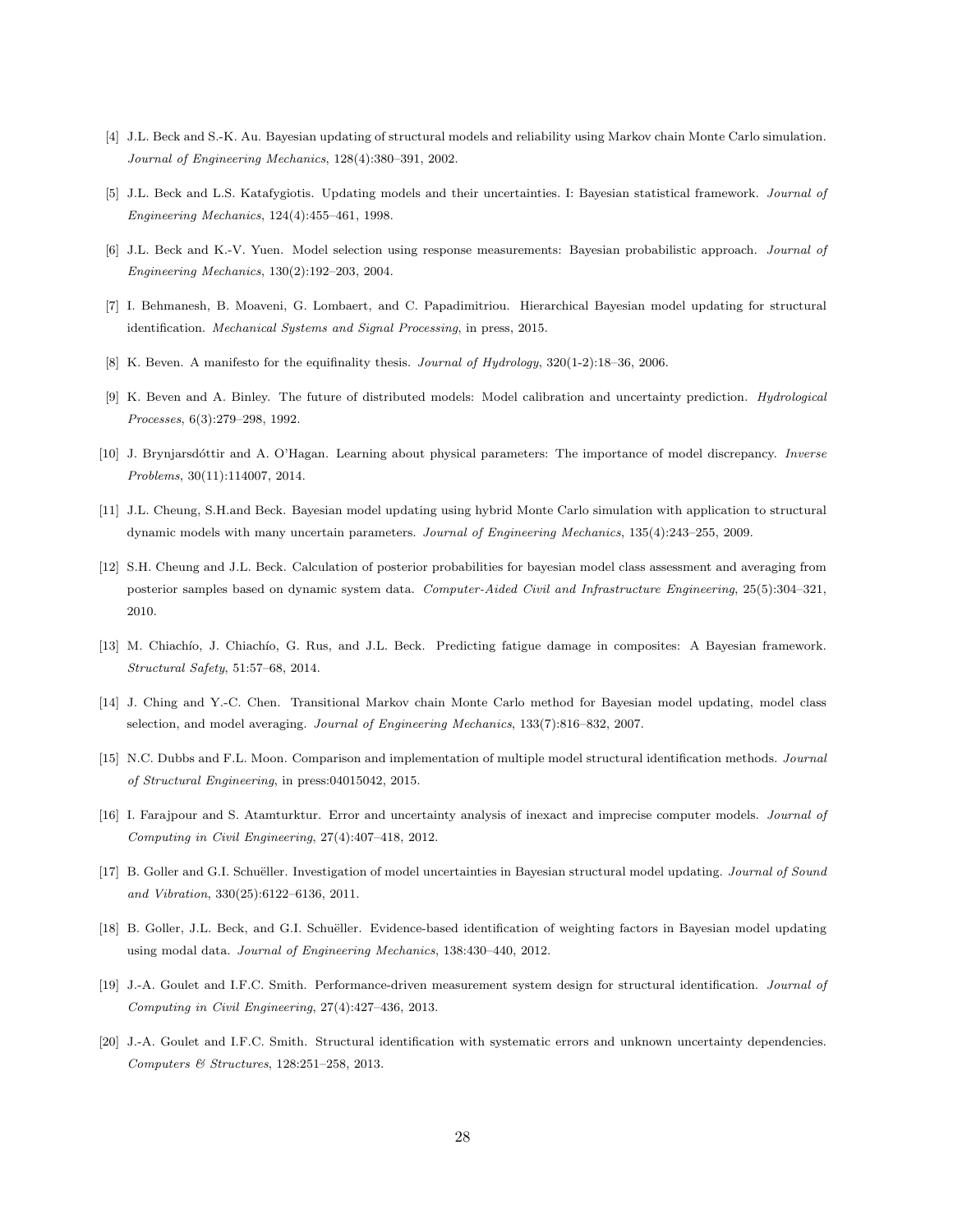- [21] J.-A. Goulet, S. Coutu, and I.F.C. Smith. Model falsification diagnosis and sensor placement for leak detection in pressurized pipe networks. Advanced Engineering Informatics, 27(2):261–269, 2013.
- [22] J.-A. Goulet, C. Michel, and I.F.C. Smith. Hybrid probabilities and error-domain structural identification using ambient vibration monitoring. Mechanical Systems and Signal Processing, 37(1-2):199–212, 2013.
- [23] J.-A Goulet, M. Texier, C. Michel, I.F.C. Smith, and L. Chouinard. Quantifying the effects of modeling simplifications for structural identification of bridges. Journal of Bridge Engineering, 19(1):59–71, 2014.
- [24] F. Hemez, H.S. Atamturktur, and C. Unal. Defining predictive maturity for validated numerical simulations. Computers & Structures, 88:497–505, 2010.
- [25] JCGM. Evaluation of measurement data Supplement 2 to the "Guide to the expression of uncertainty in measurement" – Extension to any number of output quantities, volume JCGM 102:2011. JCGM Working Group of the Expression of Uncertainty in Measurement, Sévres, France, 2011.
- [26] M.C. Kennedy and A. O'Hagan. Bayesian calibration of computer models. Journal of the Royal Statistical Society: Series B (Statistical Methodology), 63(3):425–464, 2001.
- [27] H.F. Lam, H.Y. Peng, and S.K. Au. Development of a practical algorithm for Bayesian model updating of a coupled slab system utilizing field test data. Engineering Structures, 79:182 –194, 2014.
- [28] D.J.C. Mackay. *Information theory, inference and learning algorithms*. Cambridge University Press, 2003.
- [29] G. Moser and I.F.C. Smith. Detecting leak regions through model falsification. In 20th International Workshop: Intelligent Computing in Engineering 2013, Vienna, Austria, 2013.
- [30] M. Muto and J.L. Beck. Bayesian updating and model class selection for hysteretic structural models using stochastic simulation. Journal of Vibration and Control, 14(1-2):7–34, 2008.
- [31] M.B. Neumann and W. Gujer. Underestimation of uncertainty in statistical regression of environmental models: influence of model structure uncertainty. Environmental Science & Technology, 42(11):4037–4043, 2008.
- [32] C. Papadimitriou, J.L. Beck, and L.S. Katafygiotis. Updating robust reliability using structural test data. Probabilistic Engineering Mechanics, 16(2):103–113, 2001.
- [33] M. Papadopoulou, B. Raphael, I.F.C. Smith, and C. Sekhar. Hierarchical sensor placement using joint entropy and the effect of modeling error. Entropy, 16(9):5078–5101, 2014.
- [34] R. Pasquier and I.F.C. Smith. Sources and forms of modelling uncertainties for structural identification. In Proceedings of 7th International Conference on Structural Health Monitoring of Intelligent Infrastructure (SHMII), Torino, IT, page in press, 2015.
- [35] R. Pasquier, J.-A. Goulet, C. Acevedo, and I.F.C. Smith. Improving fatigue evaluations of structures using in-service behavior measurement data. Journal of Bridge Engineering, 19 (11):04014045, 2014.
- [36] R. Pasquier, J.-A. Goulet, and I.F.C. Smith. Model-based data interpretation and diagnosis robustness. In Deodatis, Ellingwood, and Frangopol, editors, Safety, Reliability, Risk and Life-Cycle Performance of Structures & Infrastructures. Proceedings of 11th International Conference on Structural Safety & Reliability (ICOSSAR), New York, USA, pages 2497–2504, 2014.